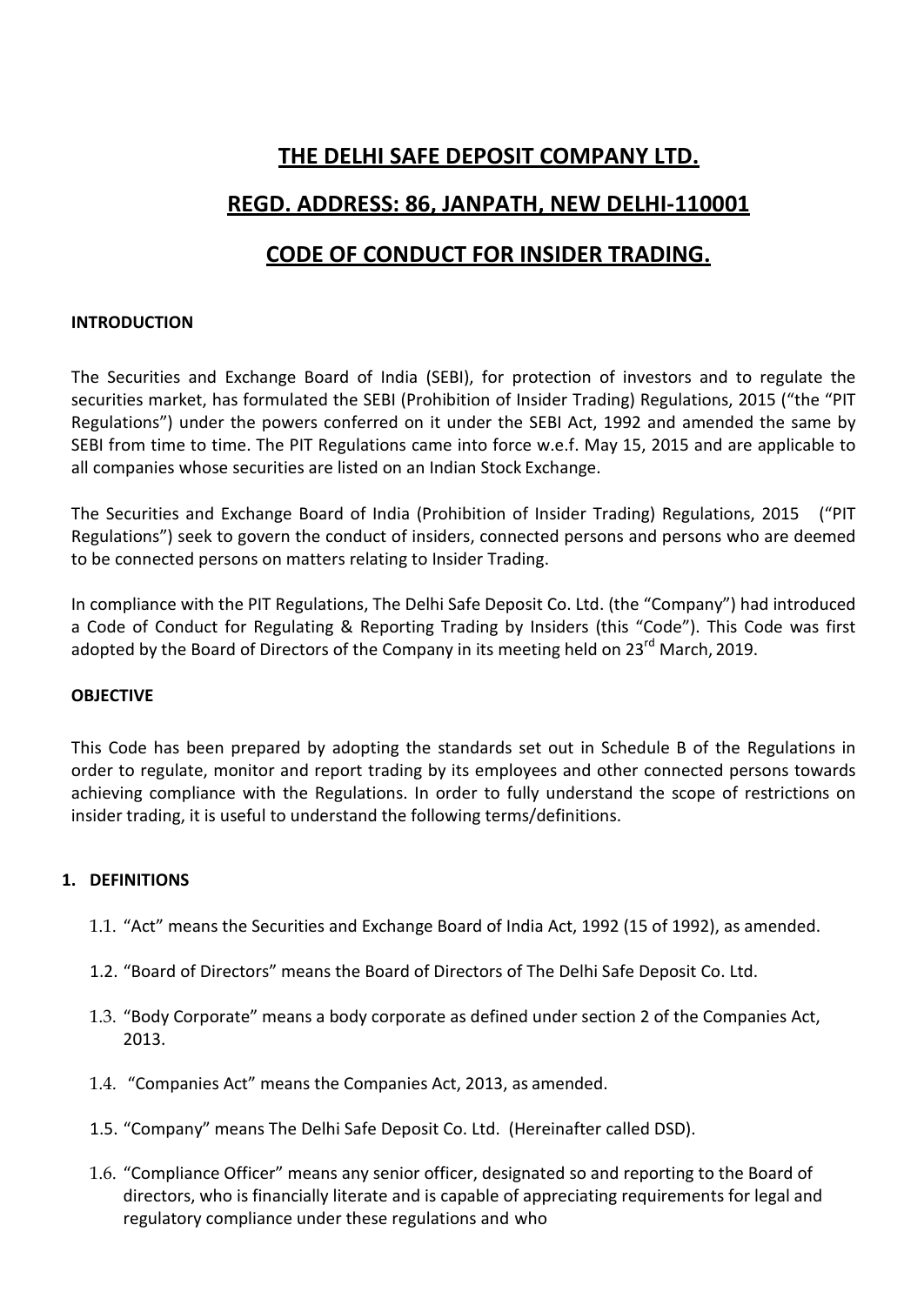shall be responsible for compliance of policies, procedures, maintenance of records, monitoring adherence to the rules for the preservation of unpublished price sensitive information, monitoring of trades and the implementation of the codes specified in these regulations under the overall supervision of the board of directors of the Company. For this purpose "financially literate" shall mean a person who has the ability to read and understand basic financial statements i.e. balance sheet, profit and loss account, and statement of cash flows."

- 1.7. "Connected person" means –
- 1.7.1 any person who is or has during the six months prior to the concerned act been associated with the Company, directly or indirectly, in any capacity including by reason of frequent communication with its officers or by being in any contractual, fiduciary or employment relationship or by being a director, officer or an employee of the Company or holds any position including a professional or business relationship between himself and the Company whether temporary or permanent, that allows such person, directly or indirectly, access to unpublished price sensitive information or is reasonably expected to allow such access.
- 1.7.2 Without prejudice to the generality of the foregoing, the persons falling within the following categories shall be deemed to be connected persons unless the contrary is established
	- a) an immediate relative of connected persons specified in clause 3.7.1; or
	- b) a holding company or associate company or subsidiary company; or
	- c) an intermediary as specified in section 12 of the Act or an employee or director thereof; or
	- d) an investment company, trustee company, asset management company or an employee or director thereof; or
	- e) an official of a stock exchange or of clearing house or corporation; or
	- f) a member of the board of directors or an employee, of a public financial institution as defined in section 2 (72) of the Companies Act, 2013; or
	- g) an official or an employee of a self-regulatory organization recognized or authorized by SEBI; or
	- h) a banker of the Company; or
	- i) A concern, firm, trust, Hindu undivided family, company or association of persons wherein a director of the Company or his immediate relative or banker of the Company, has more than ten per cent of the holding or interest.
- 1.8. "Dealing in Securities" means an act of subscribing, buying, selling or agreeing to subscribe, buy, sell or deal in any securities by any persons either as principal oragent.
- 1.9. "Designated Persons" means:
	- (i.) Members of the Board of Directors of DSD;
	- (ii.) Chief Executive Officer, Chief Financial Officer and Company Secretary;
	- (iii.) All employees of the Accounts, Finance and Secretarial Department ofDSD.
	- (iv.) CFOs, CEOs and CSs of the Holding Company, Subsidiary Company, Associate\* Company and Joint Venture of DSD;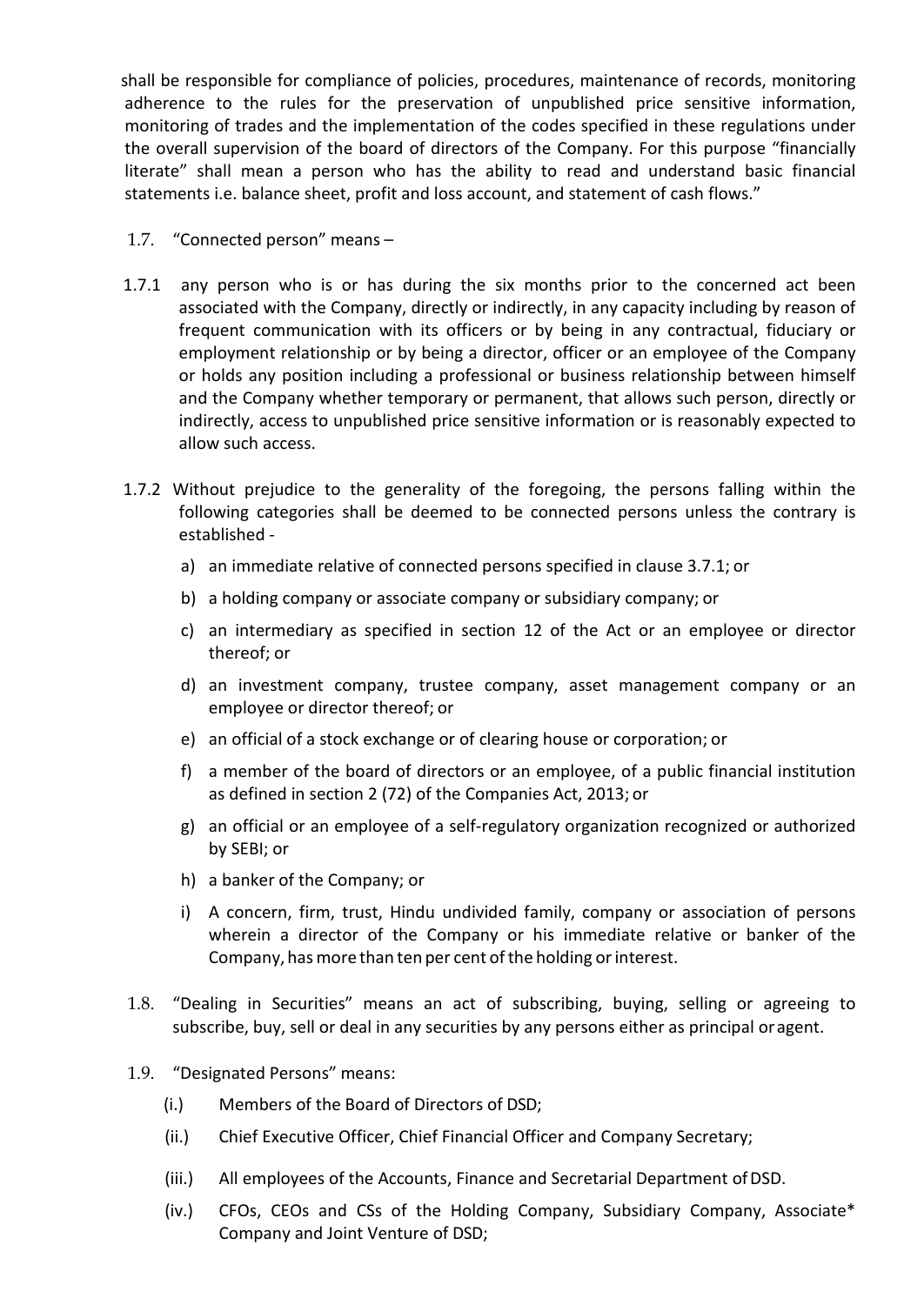- (v.) All Departmental Heads of the Company;
- (vi.) Secretaries / Executive Assistants reporting to the Chairman and / or the Managing Director / any Executive Director / CFO;
- (vii.) Auditors of the Company;
- (viii.) All Promoters of the Company;
- (ix.) All Employees in other Departments/Divisions of the Company from the level of General Manager and above;
- (x.) Employees of other Departments/Divisions on a case-to-case basis, who could reasonably be expected to have access to unpublished price sensitive information(s) relating to the Company, to be decided by the Compliance Officer;
- (xi.) Employees of material subsidiaries of the Company designated on the basis of their functional role or access to unpublished price sensitive information in the organization by their board of directors;
- (xii.) Any support staff of the Company, such as IT Department staff or Legal Department staff who have access to unpublished price sensitive information; and
- (xiii.) Such other persons as may be identified by the Compliance Officer as per the directions of the Board.

\*Associate Company means a company in which DSD has a significant influence, but which is not a subsidiary company of DSD having such influence and includes a joint venture company;

- 1.10. Generally available information" means information that is accessible to the public on a non-discriminatory basis. For this purpose the information published on the website of stock exchanges, would ordinarily be considered generally available.
- 1.11. "Immediate relative" means a spouse of a person, and includes parent, sibling, and child of such person or of the spouse, any of whom is either dependent financially on such person, or consults such person in taking decisions relating to trading insecurities.
- 1.12. *"*Insider" means any person who is
- 1.13. (i.) A connected person; or (ii.) In possession of or having access to unpublished price sensitive information.
- 1.14. "Legitimate purpose" shall include sharing of unpublished price sensitive information in the ordinary course of business by an insider with partners, collaborators, lenders, customers, suppliers, merchant bankers, legal advisors, auditors, insolvency professionals or other advisors or consultants, provided that such sharing has not been carried out to evade or circumvent the prohibition of these regulations.
- 1.15. "Need to Know" basis means that unpublished price sensitive information should be disclosed only to those within the Company who need the information to discharge their duty and whose possession of such information will not give rise to any conflict of interest or appearance of misuse of information.
- 1.16. "Promoter" and "Promoter Group" shall have same meaning assigned to it under Securities and Exchange Board of India (Issue of Capital and Disclosure Requirements) Regulations, 2018 or any amendment thereof.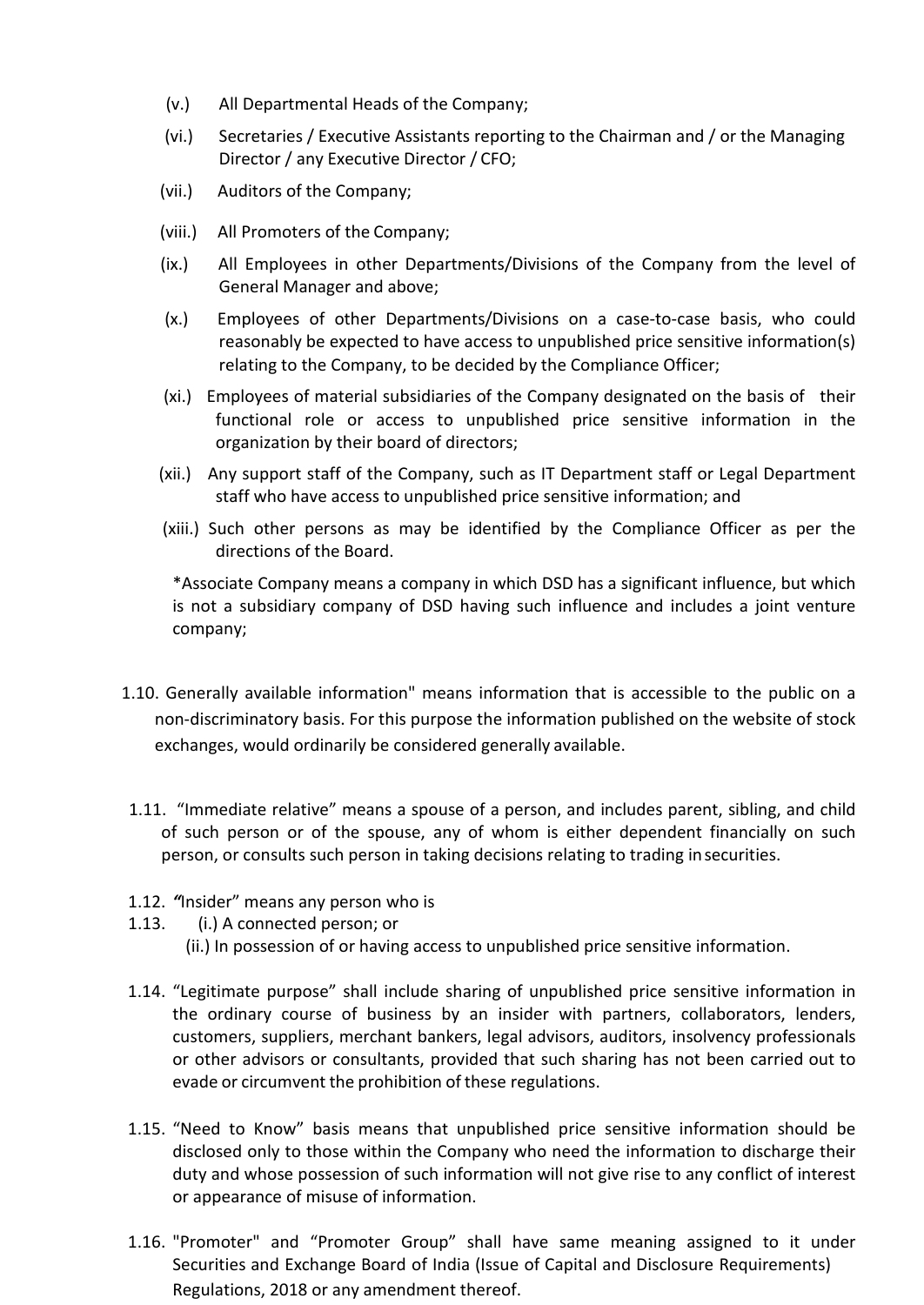- 1.17. "Securities" shall have the meaning assigned to it under the Securities Contracts (Regulation) Act, 1956 (42 of 1956) or any modification thereof except units of a mutual fund.
- 1.18. "Stock Exchanges" means a stock exchange which is recognised by the Central Government or SEBI under Section 4 of Securities Contracts (Regulation) Act, 1956 (42 of 1956).
- 1.19. 'Takeover regulations' means the Securities and Exchange Board of India (Substantial Acquisition of Shares and Takeovers) Regulations, 2011 and any amendmentsthereto.
- 1.20. "Trading" means and includes subscribing, buying, selling, dealing, or agreeing to subscribe, buy, sell, deal in any securities, and "trade" shall be construed accordingly. Gifts, off market transactions, creation of pledge are also construed as a trade.
- 1.21. "Trading day" means a day on which the recognized stock exchanges are open for trading.
- 1.22. "Trading Window" means a trading period for trading in Company's Securities by Directors, Officers and Designated Persons or as specified by the Company from time to time.
- 1.23. "Unpublished price sensitive information" (UPSI) means any information, relating to the Company or its securities, directly or indirectly, that is not generally available which upon becoming generally available, is likely to materially affect the price of the securities and shall, ordinarily including but not restricted to, information relating to the following: –
	- (i.) financial results;
	- (ii.) Dividends;
	- (iii.) Change in capital structure;
	- (iv.) Mergers, de-mergers, acquisitions, delisting, disposals and expansion of business and such other transactions;
	- (v.) changes in key managerial personnel;
	- (vi.) Material events in accordance with Securities and Exchange Board of India (Listing Obligations and Disclosure Requirements) Regulations, 2015;
	- (vii.) Such other information, as the Managing Director/Whole-time Director/Compliance Officer/CFO may prescribe from time to time.

### **2 COMPLIANCE OFFICER**

 (i.) DSD has appointed the Company Secretary, as the Compliance Officer for the purposes of the Regulations, who shall work subject to guidance of the Board of Directors.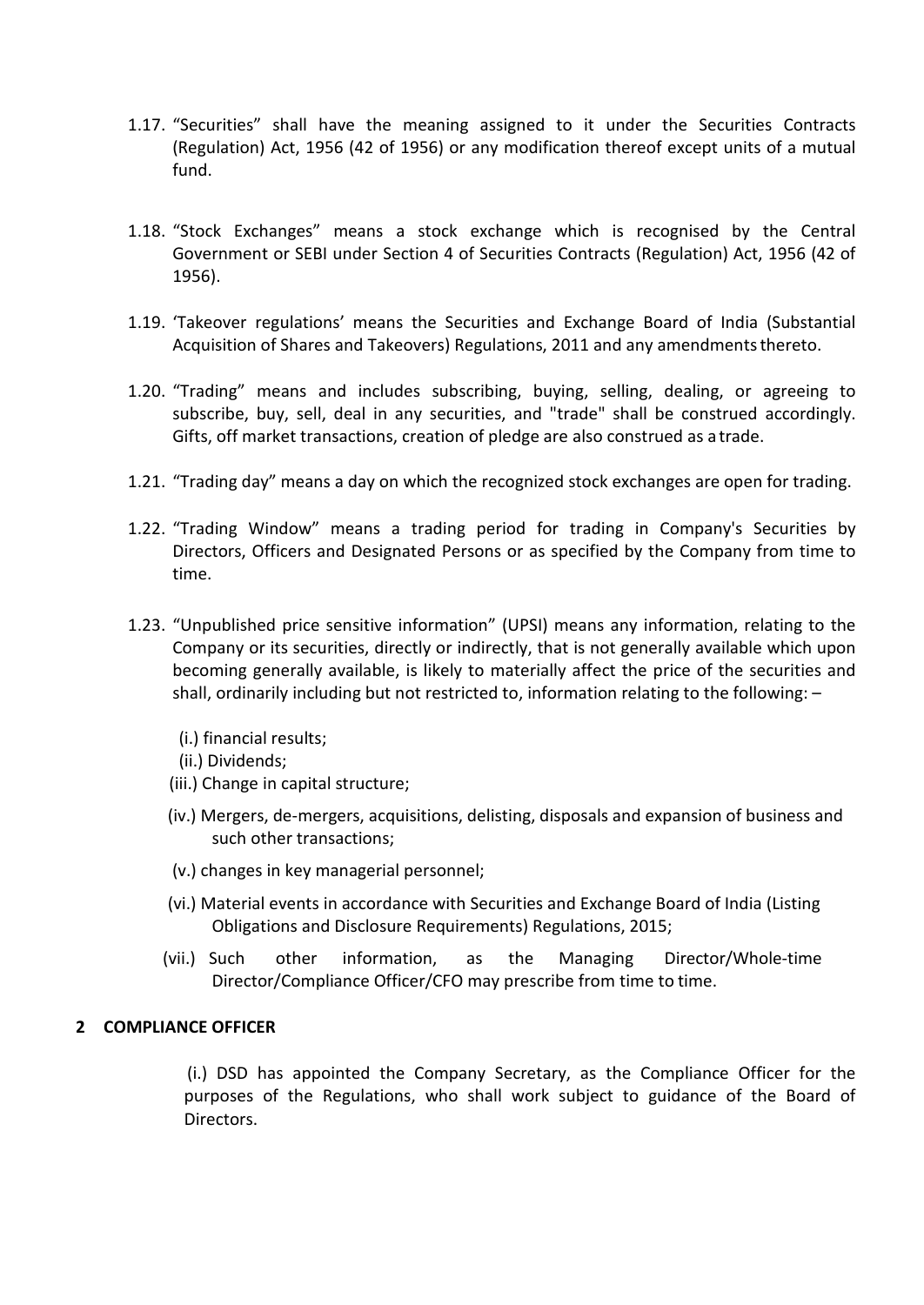- (ii.) The Compliance Officer shall be responsible for setting policies, procedures, monitoring adherence to the rules for the preservation of unpublished price sensitive information, pre-clearing and monitoring of trades and the implementation of the code of conduct under the overall supervision of the Board of Directors.
- (iii.) The Compliance Officer shall maintain a record of the designated persons and any changes made in the list of designated persons.
- (iv.) The Compliance Officer shall report to the Audit Committee/ Board of Directors the changes in Designated Persons, the details of trading plans received, pre- clearance given and / or any violation of the Regulations reported.
- (v.) The Compliance Officer shall assist all the employees in addressing any clarifications regarding the Securities and Exchange Board of India (Prohibition of Insider Trading) Regulations, 2015 as amended from time to time and the Company's code of conduct.
- (vi.) The Compliance officer shall report to the Audit Committee/Board of Directors any amendment to SEBI (PIT) Regulations, 2015 and accordingly this code will be amended by Audit Committee/Board of Directors depending upon the effect of proposed amendment.

### *3. RESPONSIBILITY OF MANAGING DIRECTOR / CHIEF EXECUTIVE OFFICER:*

The Managing Director / Chief Executive Officer of DSD shall formulate/amend this Code with the approval of the Board of Directors of the Company to regulate, monitor and report trading by its designated persons and their Immediate relatives towards achieving compliance with SEBI (Prohibition on Insider Trading) Regulations, 2015 ("PIT Regulations"), adopting the minimum standards set out in Schedule B of PIT Regulations, as may be amended from time to time, without diluting the provisions of its regulations in any manner.

### *4. APPLICABILITY OF THIS CODE:*

This Code is applicable to the Designated Persons as may be specified by the Board of Directors and their immediate relatives.

### *5.* **COMMUNICATION OR PROCUREMENT OF UPSI**

 (i.) No insider shall communicate, provide, or allow access to any UPSI relating to the Company or securities listed or proposed to be listed by the Company, to any person including other insiders except where such communication is in furtherance of legitimate purposes, performance of duties or discharge of legal obligations.

 (ii.) No person shall procure from or cause the communication by any insider of UPSI, relating to the Company or securities listed or proposed to be listed by the Company, except in furtherance of legitimate purposes, performance of duties or discharge of legal obligations.

 (iii.) Notwithstanding anything contained herein, UPSI may be communicated, provided, allowed access to or procured, in connection with a transaction that would: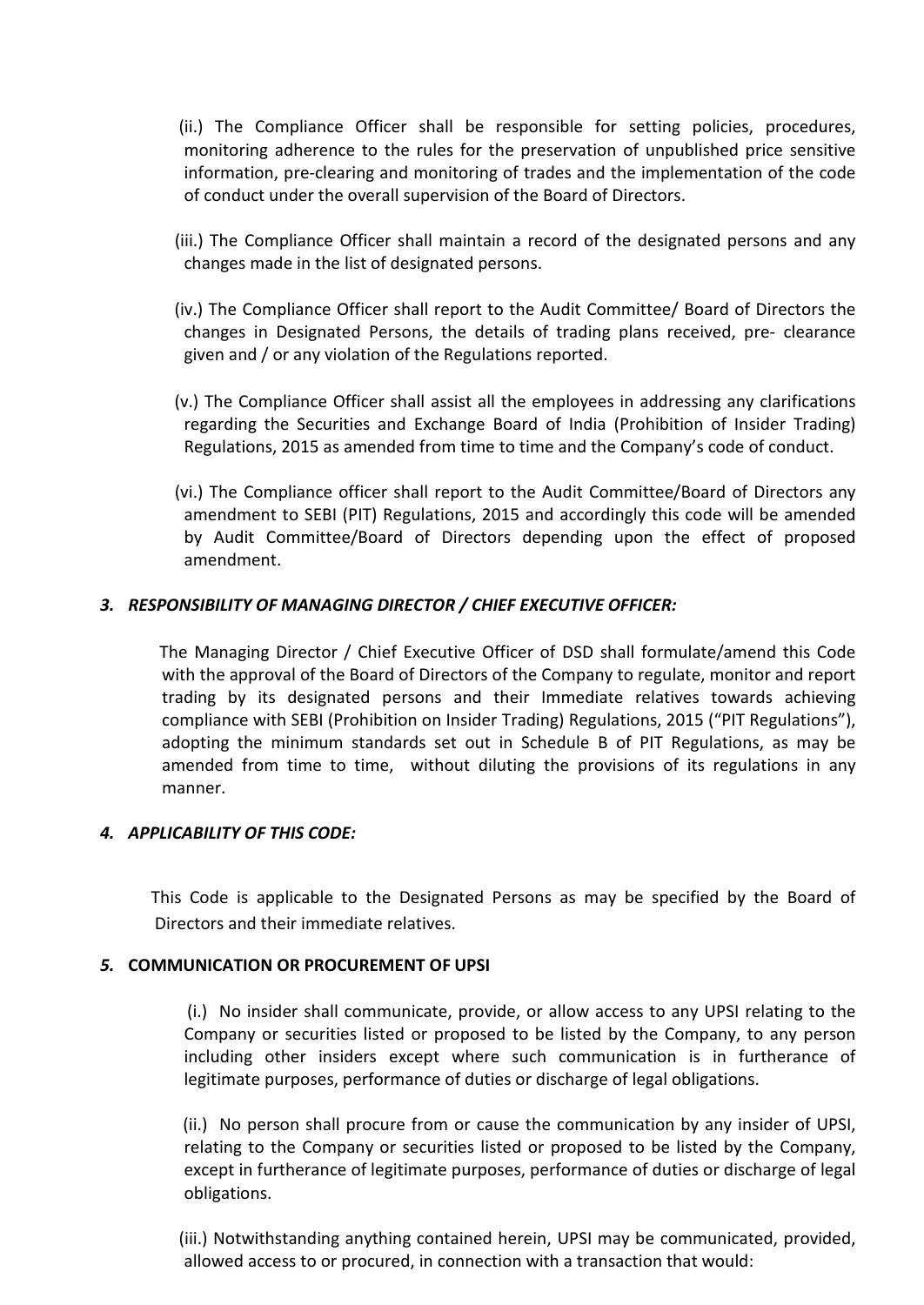(a) entail an obligation to make an open offer under the takeover regulations where the Board of Directors of the Company is of informed opinion that the proposed transaction is in the best interests of the Company;

(b) not attract the obligation to make an open offer under the takeover regulations but where the Board of Directors of the Company is of informed opinion that the proposed transaction is in the best interest of the Company and the information that constitutes UPSI is disseminated to be made generally available at least two trading days prior to the proposed transaction being effected in such form as the Board of Directors of the Company may determine.

(iv.) For purposes of point (iii) above, the Company shall require the parties to execute agreements/memorandum of understanding to ensure confidentiality and nondisclosure obligations on the part of such parties and such parties shall keep information so received confidential, except for the purpose of the above point (iii), and shall not otherwise trade in securities of the Company when in possession of UPSI.

### *6.* **TRADING IN SECURITIES**

### **(i.) Restriction on trading in Securities**

No Insider shall trade in the Securities of the Company at any time when he/she is in possession of any unpublished price sensitive information. Such insider shall also maintain the confidentiality of all price sensitive information and shall not pass on such information to any person directly or indirectly by way of making recommendation for the purchase or sale of the Securities of the Company.

### **(ii.) Joint holding**

The provisions of this Code shall also be applicable for trading either as a first named shareholder or as a joint holder.

### *7. CHINESE WALL:*

To prevent the misuse of confidential information, DSD has laid down Chinese Walls procedures which separate those areas of DSD that routinely have access to confidential information, considered "inside areas" from those which deal with sale/marketing/investment advice or other departments providing support services, considered "public areas".

(i) The employees in the inside area shall not communicate any Unpublished Price Sensitive Information to anyone in public area.

(ii) The Company shall have process of maintaining securely, computer files containing confidential information and physical storage of documents relating to UPSI.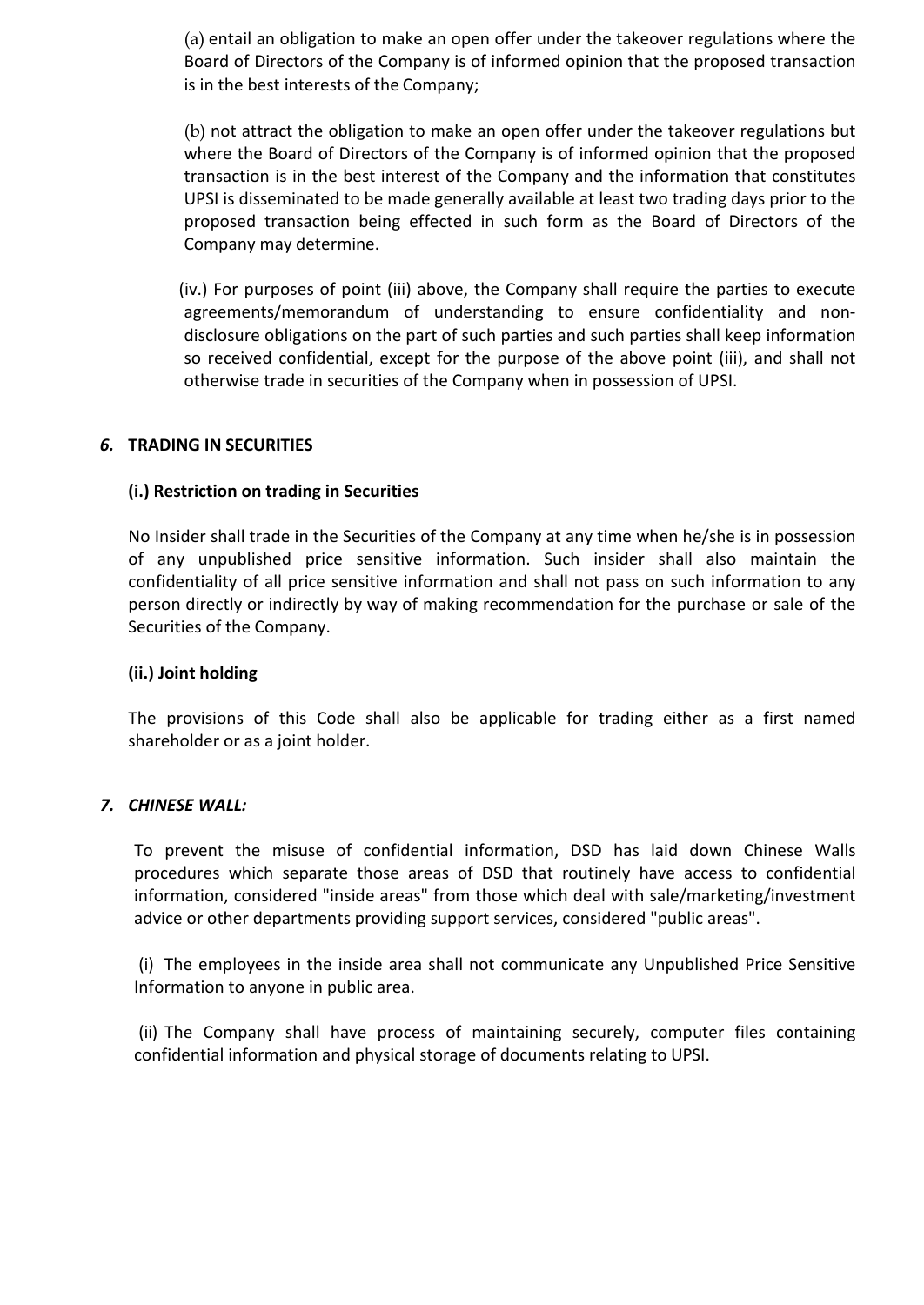(iii) All the unpublished price sensitive information is to be handled on "need to know basis", i.e., Unpublished Price Sensitive Information should be disclosed only to those within DSD who need the information to discharge their duty and whose possession of such information will not give rise to a conflict of interest or appearance of misuse of the information. All the non- public information directly received by any employee should immediately be reported to the head of the department. In exceptional circumstances employees from the public areas may be brought "over the wall" and given confidential information on the basis of "need to know" criteria, under intimation to the Compliance Officer.

### *8.* **PRE-CLEARANCE OF TRADES**

(i.) All Designated Persons who intend to trade in the securities of the Company (either in their own name or in any immediate relative's name) i.e. buy or sell securities and if the value of the securities likely to be traded, whether in one transaction or a series of transactions over any calendar quarter, aggregates to a traded value upto Rupees 10,00,000/- in value or 25,000 number of shares, whichever is lower, should pre- clear the transactions by making an application in the format set out in "**Annexure B"** to the Compliance Officer indicating the estimated number of units of securities that the designated person or immediate relative(s) intends to trade, the details as to the depository with which(s) he has a security account, the details as to the securities in such depository mode and such other details as specified in the form and also declare that the applicant is not in possession of unpublished price sensitive information.

Provided that the pre-clearance is not applicable for trades pursuant to exercise of stock options.

- (ii.) An undertaking in "**Annexure C"** executed in favour of the Company, forming part of the Application Form as mentioned hereinabove, shall incorporate, inter alia, the following clauses:
	- That the Designated Person(s) and/or their immediate relative(s) does not have any access or has not received "Price Sensitive Information" upto the time of signing the undertaking.
	- That in case the Designated Person(s) and/or their immediate relative(s) has access to or receives "Price Sensitive Information" after the signing of the undertaking but before the execution of the transaction, he/ she shall inform the Compliance Officer of the fact and that he / she would completely refrain from dealing in the securities of the Company till the time such information becomes public.
	- That he / she has not contravened the Code of Conduct for prevention of Insider Trading as notified by the Company/SEBI from time to time.
	- That he / she has made a full and true disclosure in thematter.
- (iii.) No designated person shall apply for pre-clearance of any proposed trade if such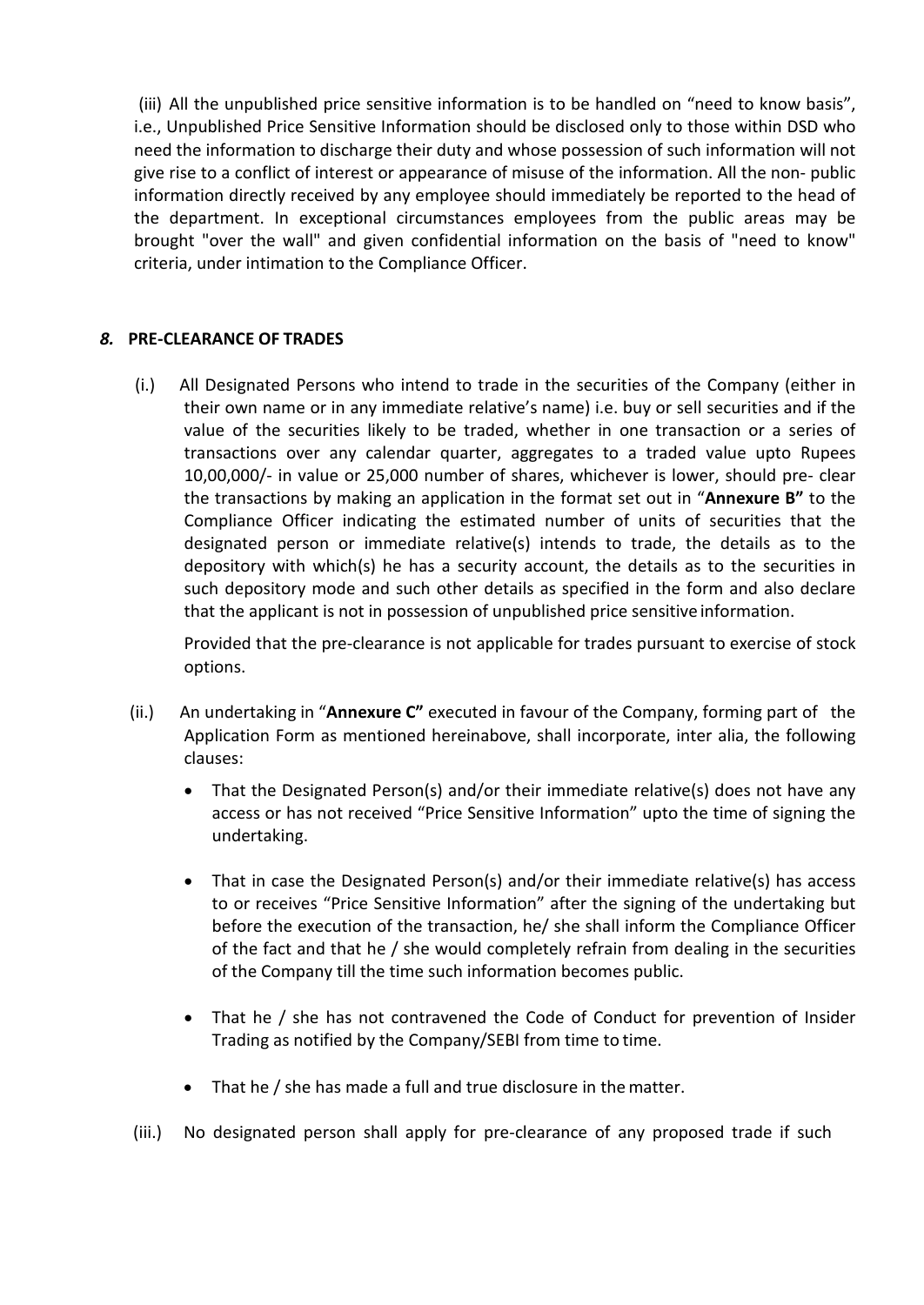Designated person is in possession of unpublished price sensitive information even if the trading window is not closed.

- (iv.) The Compliance Officer shall also determine whether any such declaration is reasonably capable of being rendered inaccurate.
- (v.) All Designated Persons of the Company and their immediate relatives shall execute their order in respect of securities of the Company within 7 (seven) days after the approval of pre-clearance in "**Annexure D"** is given. If the order is not executed within 7 (seven) days after the approval is given, the Designated Person must obtain the pre- clearance for the transaction again.
- (vi.) Pre-clearance would not be required for trade executed as per approved trading plan.

### *9.* **TRADING PLAN**

- (i.) An Insider shall be entitled to formulate a trading plan for dealing in securities of the Company and present it to the Compliance Officer for approval and public disclosure pursuant to which trades may be carried out on his/her behalf in accordance with such plan in "**Annexure A"**.
- (ii.) Such trading plan shall:–
	- a) not entail commencement of trading on behalf of the insider earlier than six months from the public disclosure of the plan;
	- b) not entail trading for the period between the twentieth trading day prior to the last day of any financial period for which results are required to be announced by the issuer of the securities and the second trading day after the disclosure of such financial results;
	- c) entail trading for a period of not less than twelve months;
	- d) Not entail overlap of any period for which another trading plan is already in existence;
	- e) set out either the value of trades to be effected or the number of securities to be traded along with the nature of the trade and the intervals at, or dates on which such trades shall be effected; and
	- f) Not entail trading in securities for market abuse.
- (iii.) Compliance officer shall review the trading plan, approve and monitor the implementation of the plan.
- (iv.) The trading plan once approved shall be irrevocable and the insider shall mandatorily have to implement the plan, without being entitled to either deviate from it or to execute any trade in the securities outside the scope of the trading plan.

However, the implementation of the trading plan shall not be commenced, if at the time of formulation of the plan, an insider is in possession of any unpublished price Sensitive information and the said information have not become generally available at the time of the commencement of implementation. The commencement of the Plan shall be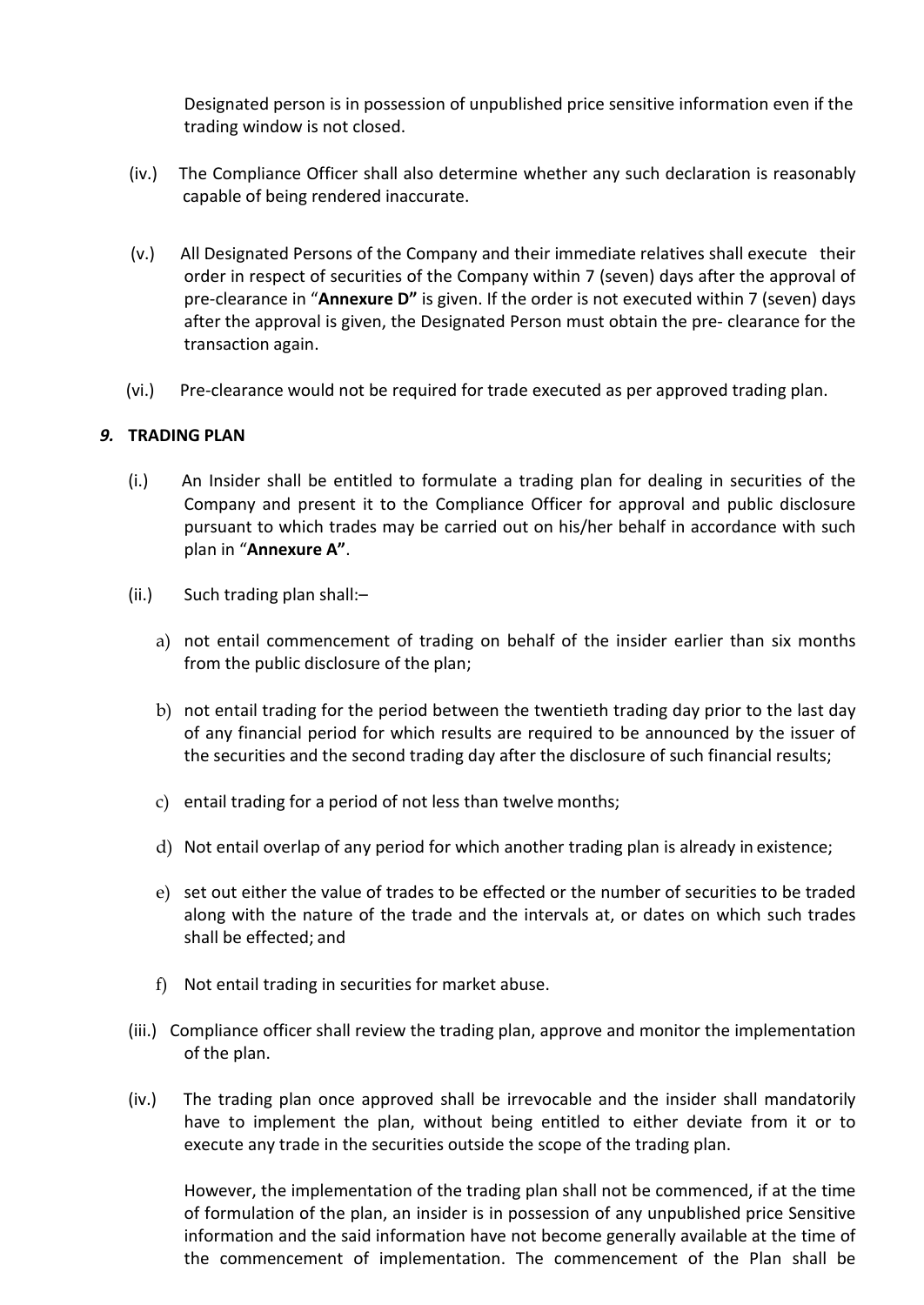deferred until such unpublished price sensitive information becomes generally available information.

(v.) After approval the trading plan Compliance Officer shall inform the Stock Exchange about the approved trading plan and the same will be broadcast on Company's website.

### *10.* **NO TRADING PERIOD**

- (i.) The Company shall specify a trading period, to be called "Trading Window", for trading in the Company's Securities. When the Trading Window is closed, all Designated Persons (including their immediate relatives) and all promoters including member of promoter group shall not trade in the Company's securities in such period.
- (ii.) The Trading Window shall be closed during the time the price sensitive information is un-published. The trading window shall be, inter-alia closed at the timeof:
	- a) Declaration of Financial results;
	- b) Declaration of dividends (interim and final);
	- c) Change in capital structure;
	- d) Mergers, de-mergers, acquisitions, delisting, disposals and expansion of business;
	- e) Changes in key managerial personnel;
	- f) Material events in accordance with Securities and Exchange Board of India (Listing Obligations and Disclosure Requirements) Regulations, 2015;
	- g) Such other time, as the Managing Director/Whole-time Director/Compliance Officer/CFO may prescribe from time to time.
- (iii.) The Compliance Officer shall also close the trading window when he determines that a designated person or class of designated persons can reasonably be expected to have possession of unpublished price sensitive information. Such closure shall be imposed in relation to such securities to which such unpublished price sensitive information relates.
- (iv.) The trading window shall be opened 48 (Forty Eighty) hours after the unpublished price sensitive information becomes generally available.
- (v.) The trading window shall also be applicable to any person having contractual or fiduciary relation with the Company, such as auditors, accountancy firms, law firms, analysts, consultants etc., assisting or advising the Company.
- (vi.) All Designated Persons of the Company and their immediate relative(s) shall conduct all their dealings in the securities of the Company only in a valid Trading Window and shall not deal in any transaction involving the purchase or sale of the Company's securities during the periods when Trading Window is closed as referred to above or during any other period as may be specified by the Managing Director / Whole-time Director/Compliance Officer / Chief Financial Officer from time to time.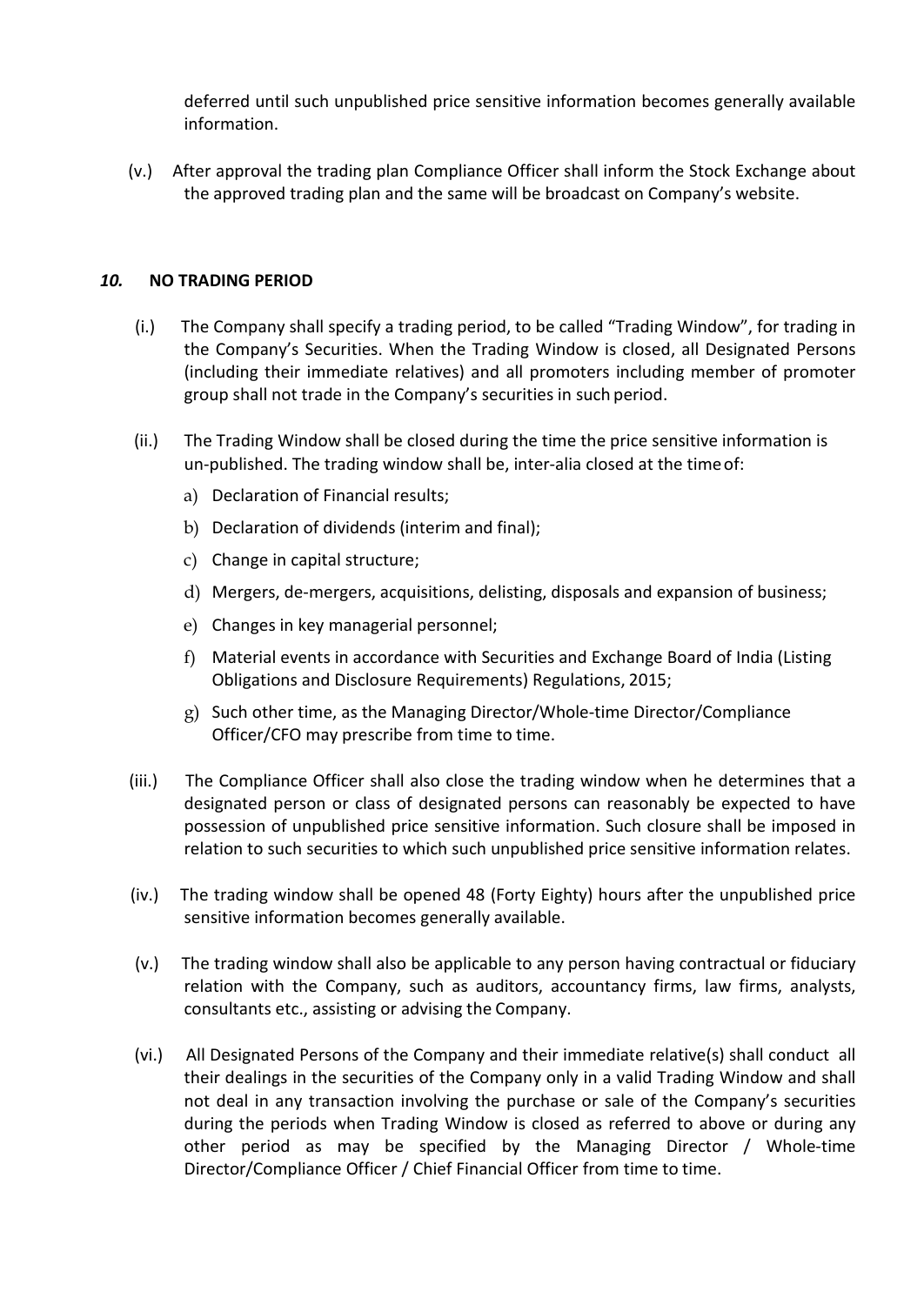- (vii.) The Compliance Officer shall intimate the closure of Trading Window to all the Designated Person(s) of the Company when he / she determines that a designated person or class of Designated Person(s) can reasonably be expected to have possession of unpublished price sensitive information. Such closure shall be imposed in relation to such securities to which such unpublished price sensitive information relates.
- (viii.) The Compliance Officer after taking into account various factors including the unpublished price sensitive information in question becoming generally available and being capable of assimilation by the market, shall decide the timing for re- opening of the trading window, however in any event it shall not be earlier than 48 (Forty Eight) hours after the information becomes generally available.
- (ix.) However, subject to the SEBI Act, Rules and Regulations, in case of ESOPs, exercise of options shall be allowed during the period when the trading window is closed. However, sale of shares allotted on exercise of ESOPs shall not be allowed when the trading window is closed.
- (x.) Creation of pledge is allowed when trading window is closed. However, the pledgor or pledgee may demonstrate that the creation of pledge was bona fide and prove their innocence under proviso to sub-regulation (1) of regulation 4 of the Regulations.

Director / Whole-time Director/Compliance Officer / Chief Financial Officer from time to time.

- (xi.) The Compliance Officer shall intimate the closure of Trading Window to all the Designated Person(s) of the Company when he / she determines that a designated person or class of Designated Person(s) can reasonably be expected to have possession of unpublished price sensitive information. Such closure shall be imposed in relation to such securities to which such unpublished price sensitive information relates.
- (xii.) The Compliance Officer after taking into account various factors including the unpublished price sensitive information in question becoming generally available and being capable of assimilation by the market, shall decide the timing for re- opening of the trading window, however in any event it shall not be earlier than 48 (Forty Eight) hours after the information becomes generally available.
- (xiii.) However, subject to the SEBI Act, Rules and Regulations, in case of ESOPs, exercise of options shall be allowed during the period when the trading window is closed. However, sale of shares allotted on exercise of ESOPs shall not be allowed when the trading window is closed.
- (xiv.) Creation of pledge is allowed when trading window is closed. However, the pledge or pledgee may demonstrate that the creation of pledge was bona fide and prove their innocence under proviso to sub-regulation (1) of regulation 4 of the Regulations.

### *11.* **INITIAL DISCLOSURE**

(i.) All the Promoters or member of the promoter group, Key Managerial Personnel and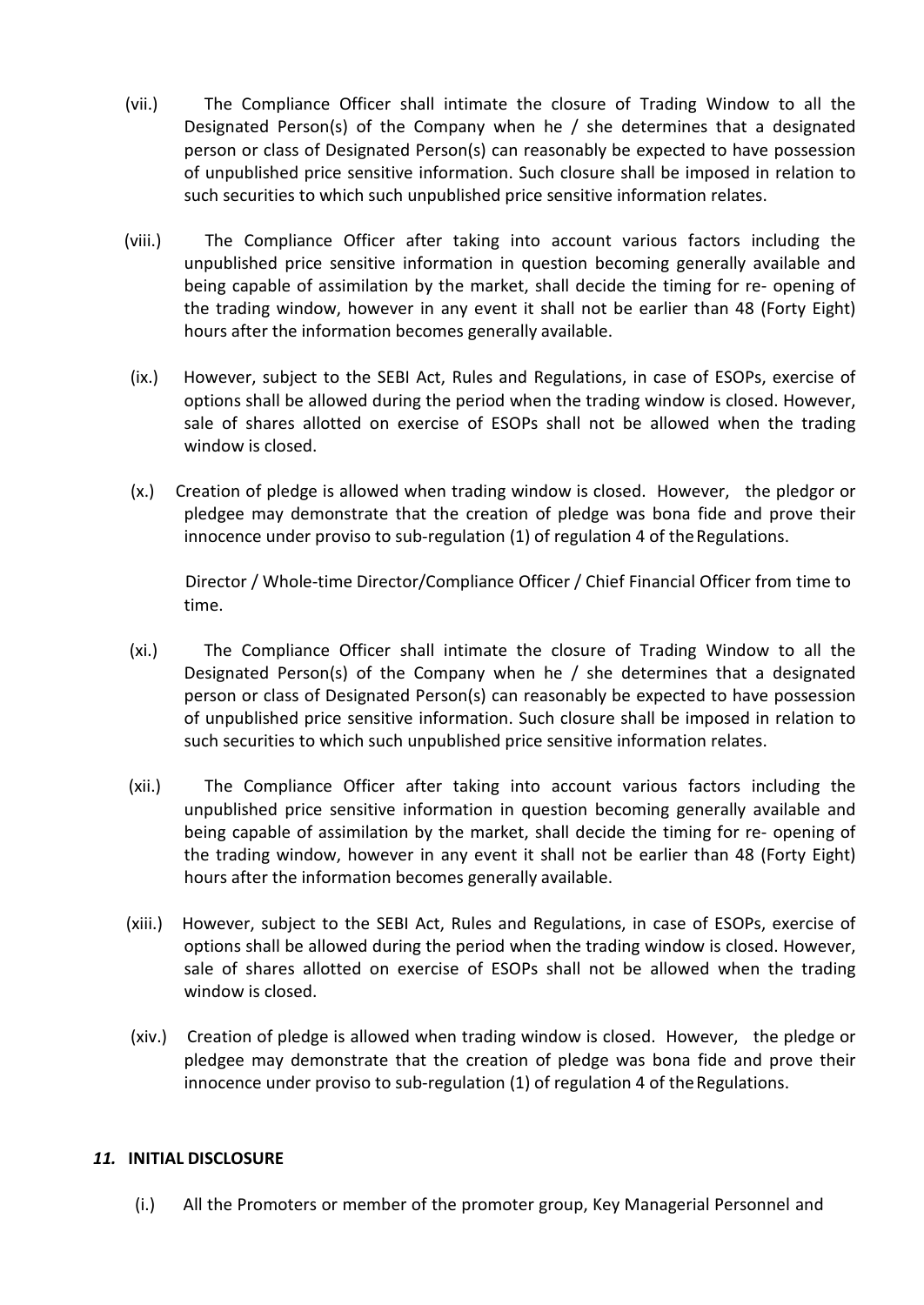Directors are required to send the details of their holdings in securities of the Company presently held by them including the statement of holdings of immediate relative(s) in the prescribed "**Annexure E"** (as prescribed or amended by SEBI, from time to time) within 30 (thirty) days of this Code becoming effective for the firsttime.

(ii.) Every person on appointment as a Key Managerial Personnel or a Director of the Company or upon becoming a Promoter or member of the promoter group shall disclose his holding of securities of the Company within 7 (seven) days of such appointment or becoming a Promoter / Key Managerial Personnel / Director inform the Company in "**Annexure F"** (as prescribed or amended by SEBI, from time totime).

### *12.* **CONTINUAL DISCLOSURE**

- (i.) Every Promoter or member of the promoter group, Designated person and Director of the Company shall disclose to the Company in the format set out in "**Annexure G"** (as prescribed or amended by SEBI, from time to time), the number of such securities acquired or disposed of within 2 (two) trading days of such transaction if the value of the securities traded, whether in one transaction or a series of transactions over any calendar quarter, aggregates to a traded value in excess of Rs.10,00,000/- (Rupees Ten Lakh Only) or such other value as may be specified.
- (ii.) The disclosure shall be made within 2 (two) working days of:
	- (a) the receipt of intimation of allotment of shares, or
	- (b) the acquisition or sale of shares or voting rights, as the case may be.

### *13.* **DISCLOSURE BY OTHER CONNECTED PERSONS**

The Compliance Officer at his discretion may require any other connected person or class of connected persons to make disclosures of holdings and trading in securities of the Company as and when he deems fit in order to monitor compliance with these Regulations in the format set out in "**Annexure H"** (as prescribed or amended by SEBI, from time to time).

### *14.* **DISSEMINATION OF PRICE SENSITIVE INFORMATION**

- (i.) No information shall be passed by Designated Persons by way of making a recommendation for the purchase or sale of securities of the Company.
- (ii.) Disclosure/dissemination of Price Sensitive Information with special reference to analysts, media persons and institutional investors.

The following guidelines shall be followed while dealing with analysts and institutional investors:-

• Only public information to be provided.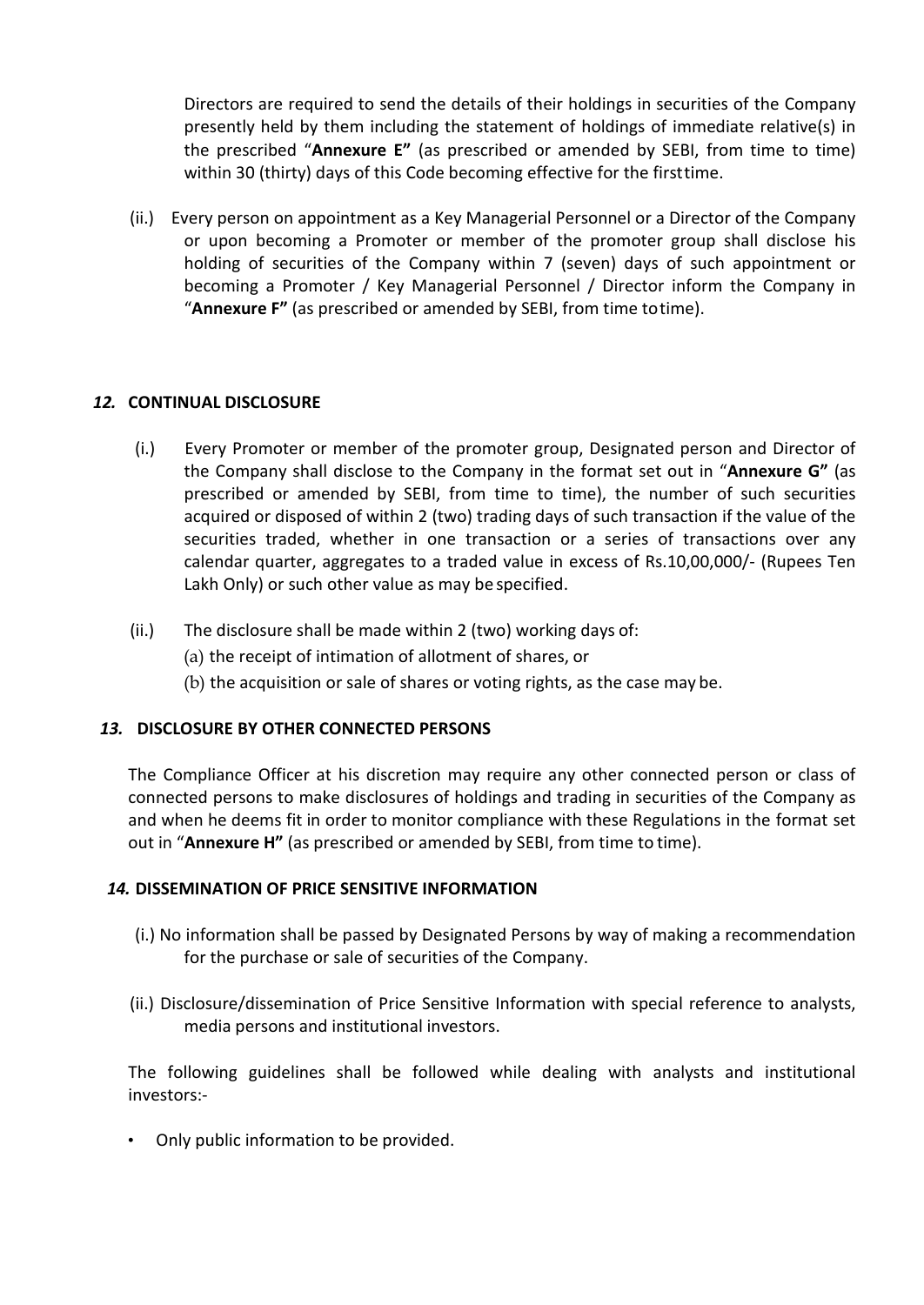- At least 2 (two) Company representatives be present at meetings with analysts, media persons and institutional investors.
- Unanticipated questions may be taken on notice and a considered response given later. If the answer includes price sensitive information, a public announcement should be made before responding.
- Simultaneous release of information after every suchmeet.

### *15.* **REPORTING TO THE BOARD AND MAINTENANCE OFDISCLOSURES**

- (i.) The Compliance Officer shall place before the Chairman of the Company on a quarterly basis, details of trading in the Company's Securities by the Designated Persons and the accompanying documents that such persons had executed under the pre- clearance procedure as envisaged under this Code.
- (ii.) The Compliance Officer shall maintain records of all the declarations in appropriate forms given by the Designated Persons for a minimum period of 5 (Five) years.
- (iii.) The Secretarial Section shall acknowledge receipt of the declaration forms received.

### *16.* **AMENDMENT OF THIS CODE**

The Board of Directors (including the Committee of the Board of Directors) of the Company is authorized to change / amend this Code from time to time at its sole discretion and/or in pursuance of any amendments made in the SEBI (Prohibition of Insider Trading) Regulations, 2015.

### *17.* **PENALTY FOR NON-COMPLIANCE**

Any insider who trades in securities in contravention of the provisions of this Code or the Securities & Exchange Board of India (Prohibition of Insider Trading) Regulations, 2015 shall be guilty of insider trading and shall be inter-alia liable for punishment and penalty as mentioned in this Code and the Securities & Exchange Board of India Act, 1992, as mentioned below.

### **I. PENALTY FOR NON-COMPLIANCE WITH THE CODE OF CONDUCT**

- (i.) Every person, to whom the Code is applicable, shall be individually responsible for complying with the provisions of this Code (including to the extent the provisions hereof are applicable to his/ her immediate relatives).
- (ii.) Any person who violates the Code shall also be subject to disciplinary action by the Company, which may include monetary penalty, wage freeze, suspension, termination of employment, non-participation in future employee stock option or any other appropriate action as may be imposed by the Audit Committee / Board.
- (iii.) The action by the Company shall not preclude SEBI from taking any action in case of violation of SEBI (Prohibition of Insider Trading), Regulations, 2015.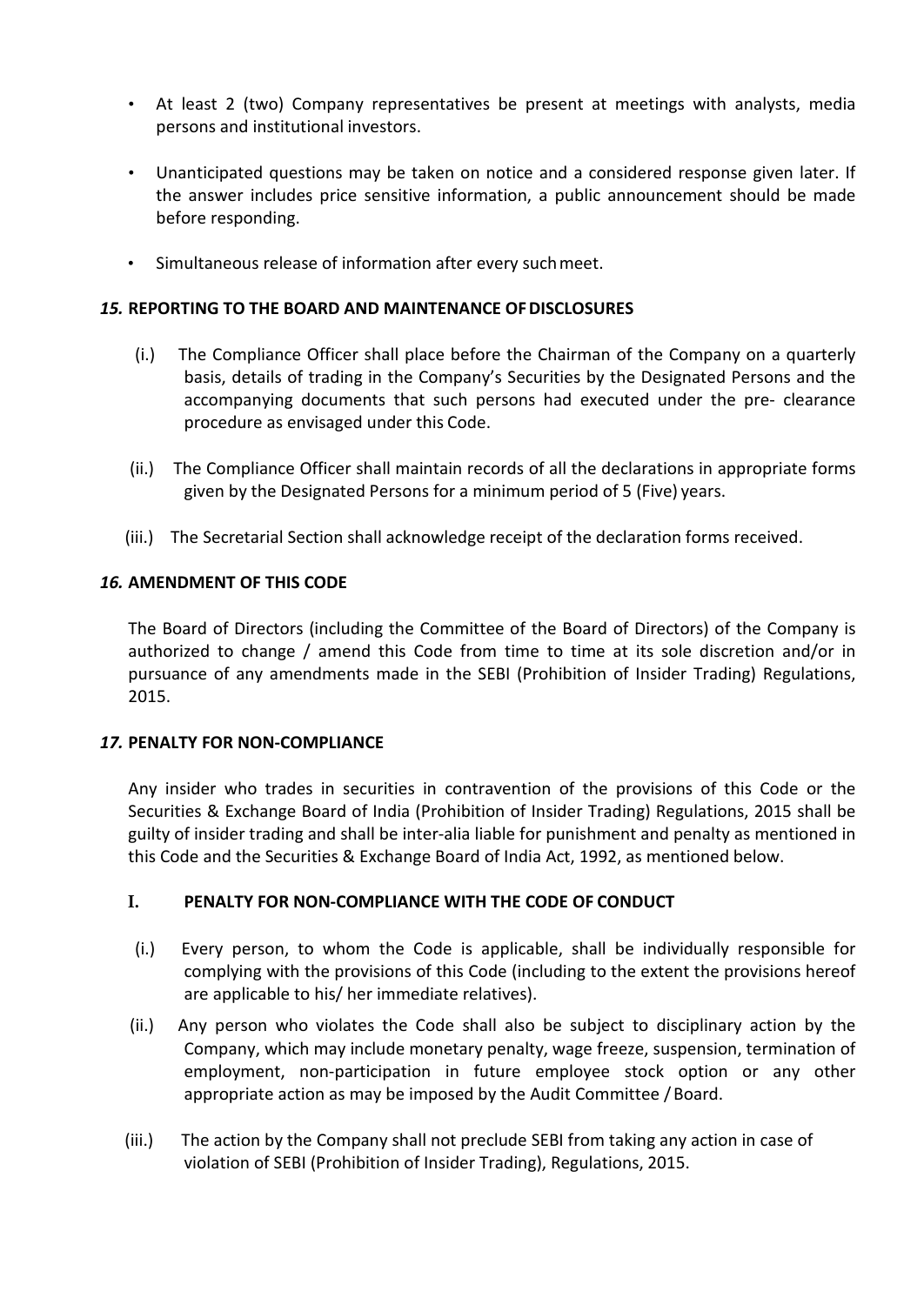### **II. PENALTY FOR NON-COMPLIANCE WITH SECURITIES & EXCHANGE BOARD OF INDIA ACT, 1992**

The penalties and punishments for committing insider trading have been defined under Chapter IV-A of the SEBI Act. The penalties have been discussed below according to the SEBI (Amendment) Act, 2002.

### **Section 15 A**

If any person, who is required under this Act or any rules or regulations made there under-

- (i.) To furnish any document, return or report to the Board, fails to furnish the same, he shall be liable to a penalty of one lakh rupees for each day during which such failure continues or one crore rupees, whichever is less;
- (ii.) To file any return or furnish any information, books or other documents within the time specified therefore in the regulations, fails to file return or furnish the same within the time specified therefore in the regulations, he shall be liable to a penalty of one lakh rupees for each day during which such failure continues or one crore rupees, whichever is less;
- (iii.) To maintain books of accounts or records, fails to maintain the same, he shall be liable to a penalty of one lakh rupees for each day during which such failure continues or one crore rupees, whichever is less.

### **Section 15 G**

If any insider who –

- (i.) either on his own behalf or on behalf of any other person, deals in securities of a body corporate listed on any stock exchange on the basis of any unpublished price sensitive information; or
- (ii.) Communicates any unpublished price sensitive information to any person, with or without his request for such information except as required in the ordinary course of business or under any law; or
- (iii.) counsels, or procures for any other person to deal in any securities of anybody corporate on the basis of unpublished price sensitive information,shall be liable to minimum penalty of Rs. 10 Lakhs which can go upto Rs. 25 crores or three times the amount of profits made out of insider trading, whichever ishigher.

### **Section 24**

- (i.) Without prejudice to any award of penalty by the adjudicating officer under this Act, if any person contravenes or attempts to contravene or abets the contravention of the provisions of this Act or of any rules or regulations made thereunder, he shall be punishable with imprisonment for a term which may extend to ten years, or with fine, which may extend to twenty- five crore rupees or with both.
- (ii.) If any person fails to pay the penalty imposed by the Adjudicating Officer or fails to comply with any of his directions or orders, he shall be punishable with imprisonment for a term which shall not be less than one month, but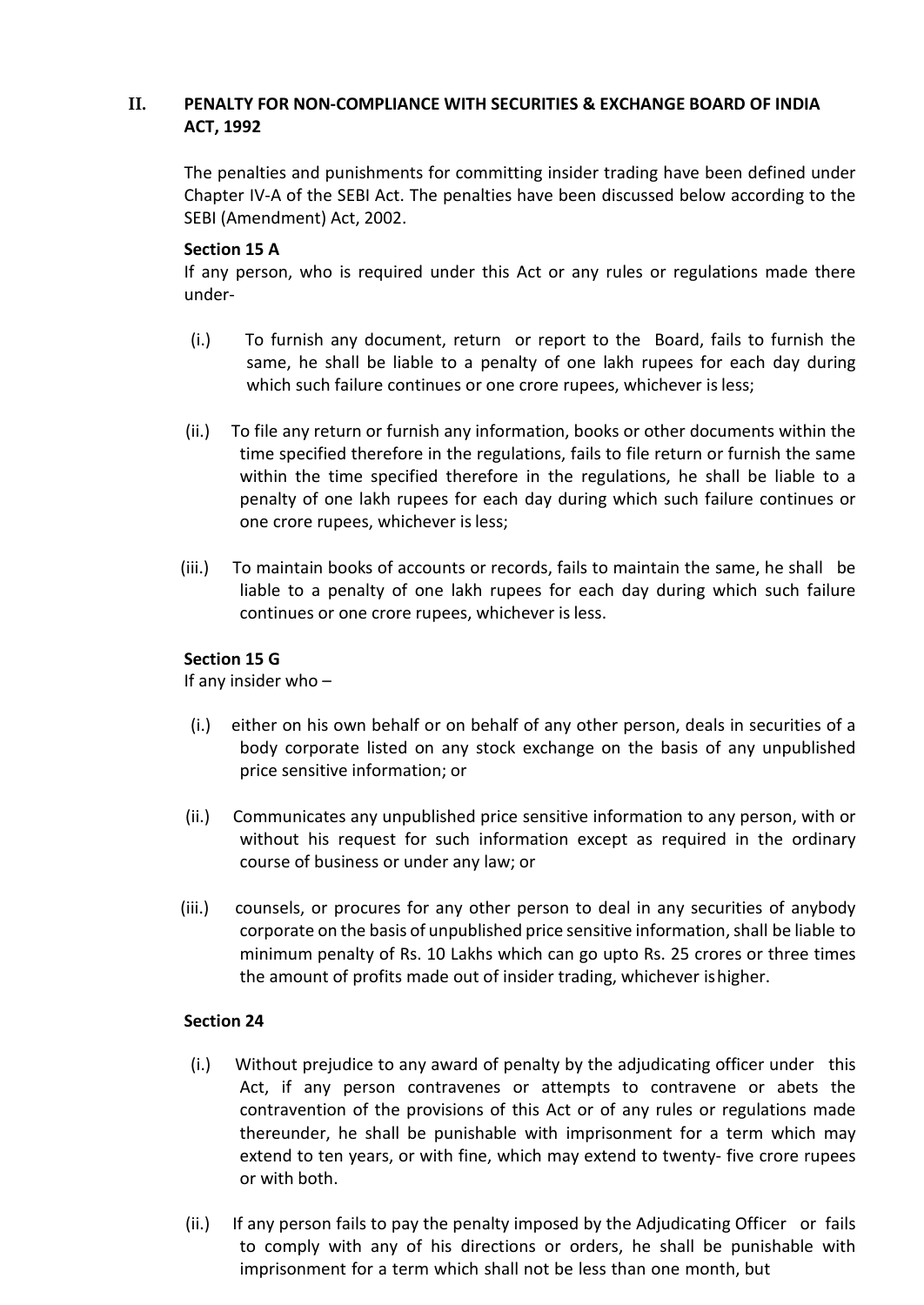Which may extend to ten years or with fine, which may extend to twenty- five crore rupees or with both.

Without prejudice to the directions under regulation 11, if any person violates provisions of these regulations, he shall be liable for appropriate action under Sections 11, 11 B, 11D, Chapter VIA and Section 24 of the Act.

### *18.* **EFFECTIVE DATE**

This Policy is effective from 1<sup>st</sup> April, 2019.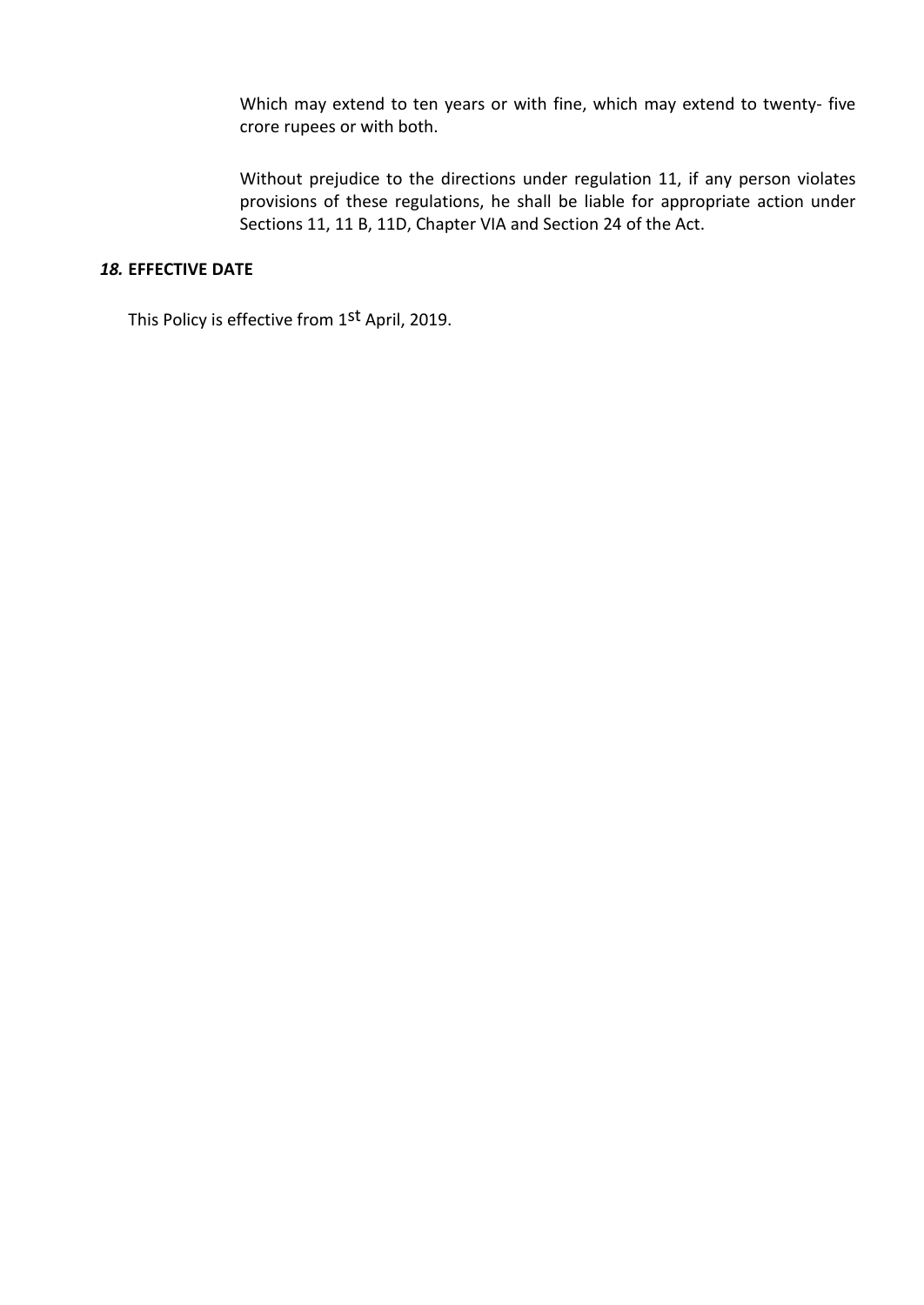**Annexure-A**

### **TRADING PLAN**

### **(Under Code of Conduct of the Company read with SEBI Insider Trading Regulation, 2015)**

The Compliance Officer The Delhi Safe Deposit Co. Ltd. 86, Janpath, New Delhi-110001

Dear Sir,

| Ref: DP's name  |          |
|-----------------|----------|
| DP ID/CLIENT ID |          |
| Name of Insider | $\vdots$ |
| Address         | ٠<br>    |

Your approval is solicited for proposed Trading Plan for purchase/sale of securities of the Company in physical demat form. I am furnishing details of trade to be made by me after expiry of six month from the date of your approval to the proposed trading plan:-

| S.No | Nature<br>of<br>Trade | Number of<br><b>Securities</b><br>to be traded | Time<br>intervals<br>between<br>Two<br>Trades | Date<br>proposed<br>Trade | ΟI |
|------|-----------------------|------------------------------------------------|-----------------------------------------------|---------------------------|----|
|      |                       |                                                |                                               |                           |    |
|      |                       |                                                |                                               |                           |    |
|      |                       |                                                |                                               |                           |    |

*With respect to the above trading plan, I hereby undertake that:*

- a) The proposed trading plan shall not entail commencement of trading on behalf of the insider earlier than 06 months from the public disclosure of theplan.
- b) the proposed trading plan shall not entail trading for the period between the 20th trading day prior to the last day of any financial period for which results are required to be announced by the Company and the second trading day after the disclosure of financial results for the said period;
- c) I shall not commence the trading as per above plan if the unpublished price sensitive information which is in my possession at present, does not come into public domain till the time of commencement of trading plan & shall defer the commencement of trading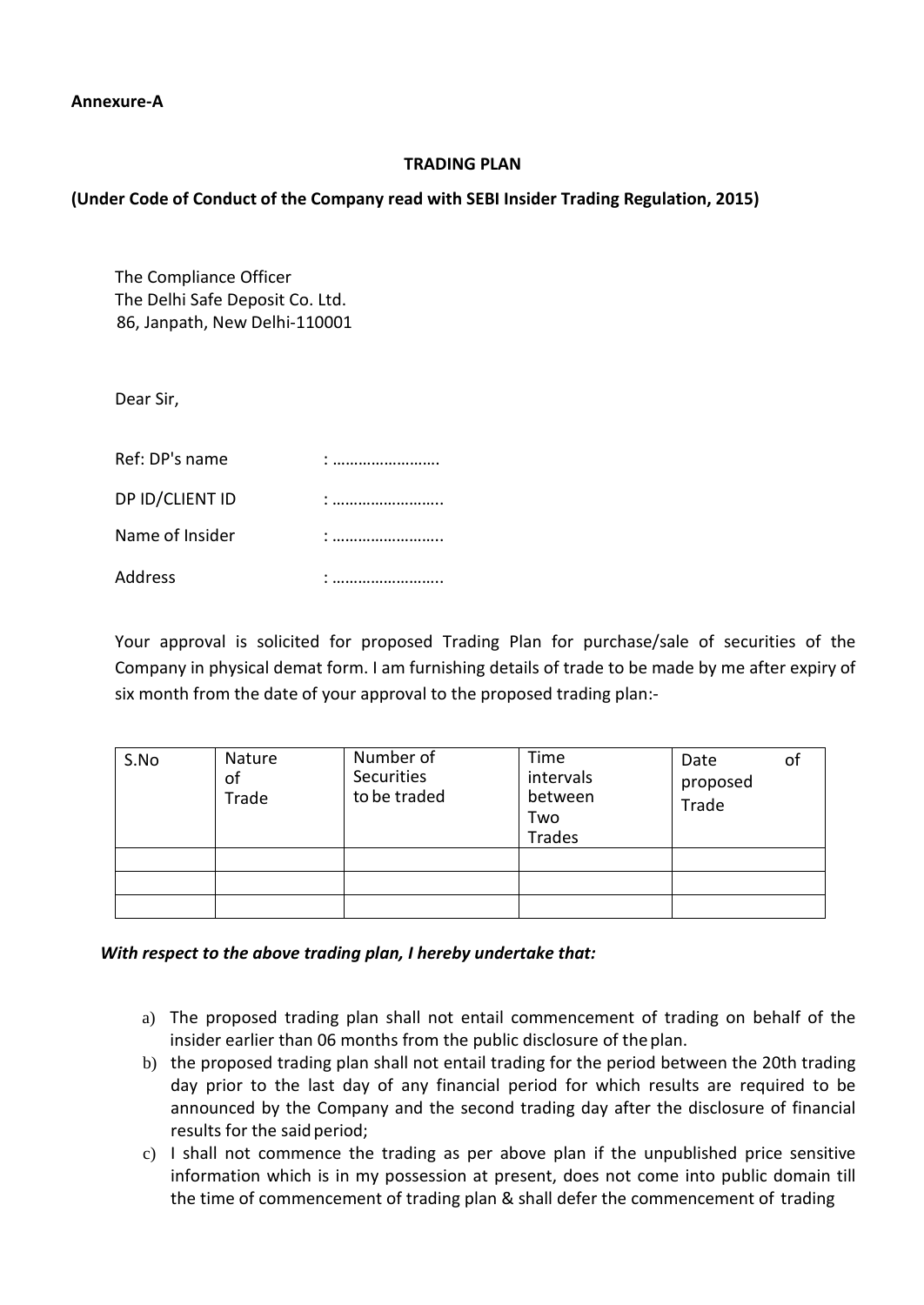Plan till such information becomes generally available.

- d) I shall not tender any other trading plan for the period for which the above trading plan is already in force; and
- e) The proposed trading plan shall not entail trading in securities for marketabuse.

Yours truly,

Name\_\_\_\_\_\_\_\_\_\_\_\_\_\_\_\_\_\_\_\_\_\_\_

Signature\_\_\_\_\_\_\_\_\_\_\_\_\_\_\_\_\_\_\_\_

Designation\_\_\_\_\_\_\_\_\_\_\_\_\_\_\_\_\_\_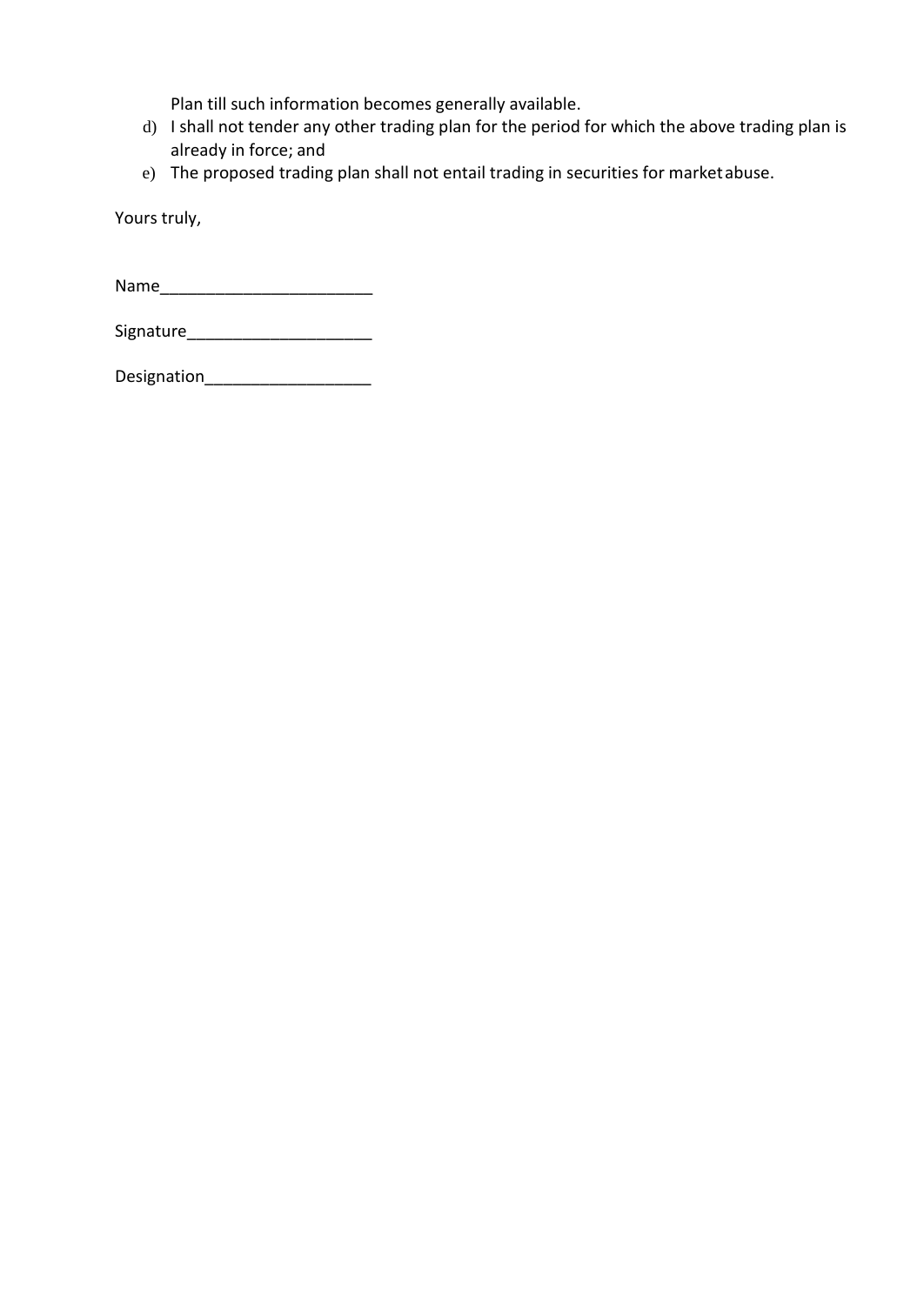### **APPLICATION FOR PRE-CLEARANCE OF TRADES**

### **Date:**

The Compliance Officer The Delhi Safe Deposit Co. Ltd. 86, Janpath, New Delhi-110001

### Dear Sir,

Pursuant to the SEBI (Prohibition of Insider Trading) Regulations, 2015 and the Company's Code of Conduct for Prevention of Insider Trading, I seek approval for Purchase/Sale/ Subscription of the Securities (give description) of the Company as per the details given below:

| 1              | Name of the applicant                                             |  |
|----------------|-------------------------------------------------------------------|--|
| $\overline{c}$ | Designation                                                       |  |
| $\overline{3}$ | No. of securities held as on Date                                 |  |
| 4              | Folio No. / DP ID / Client ID No.                                 |  |
| 5              | The proposal is for $\frac{1}{1 + \frac{1}{1 + \frac{1}{1}}$ (kv) |  |
|                | (a) Purchase of securities                                        |  |
|                | (b) Sale of securities                                            |  |
| l6             | Proposed date of trading in                                       |  |
|                | securities                                                        |  |
| 17             | Estimated number of securities                                    |  |
|                | proposed to be                                                    |  |
|                | purchased/subscribed/sold                                         |  |
| 8              | Current market price (as on                                       |  |
|                | d                                                                 |  |
|                | ate of application)                                               |  |
| 9              | Whether the proposed transaction                                  |  |
|                | will be through stock exchange or                                 |  |
|                | off-market trade                                                  |  |
| 10             | Folio No. / DP ID / Client ID No.                                 |  |
|                | where the securities will be                                      |  |
|                | credited / debited                                                |  |

I enclose herewith the form of undertaking signed by me.

Yours faithfully,

(Signature of Designated Person)

Note: This application has to be necessarily submitted either by hand or through electronic mail at the dedicated e-mail *i.e.* delsafe@dsdgroup.co.in and followed by a hard copy.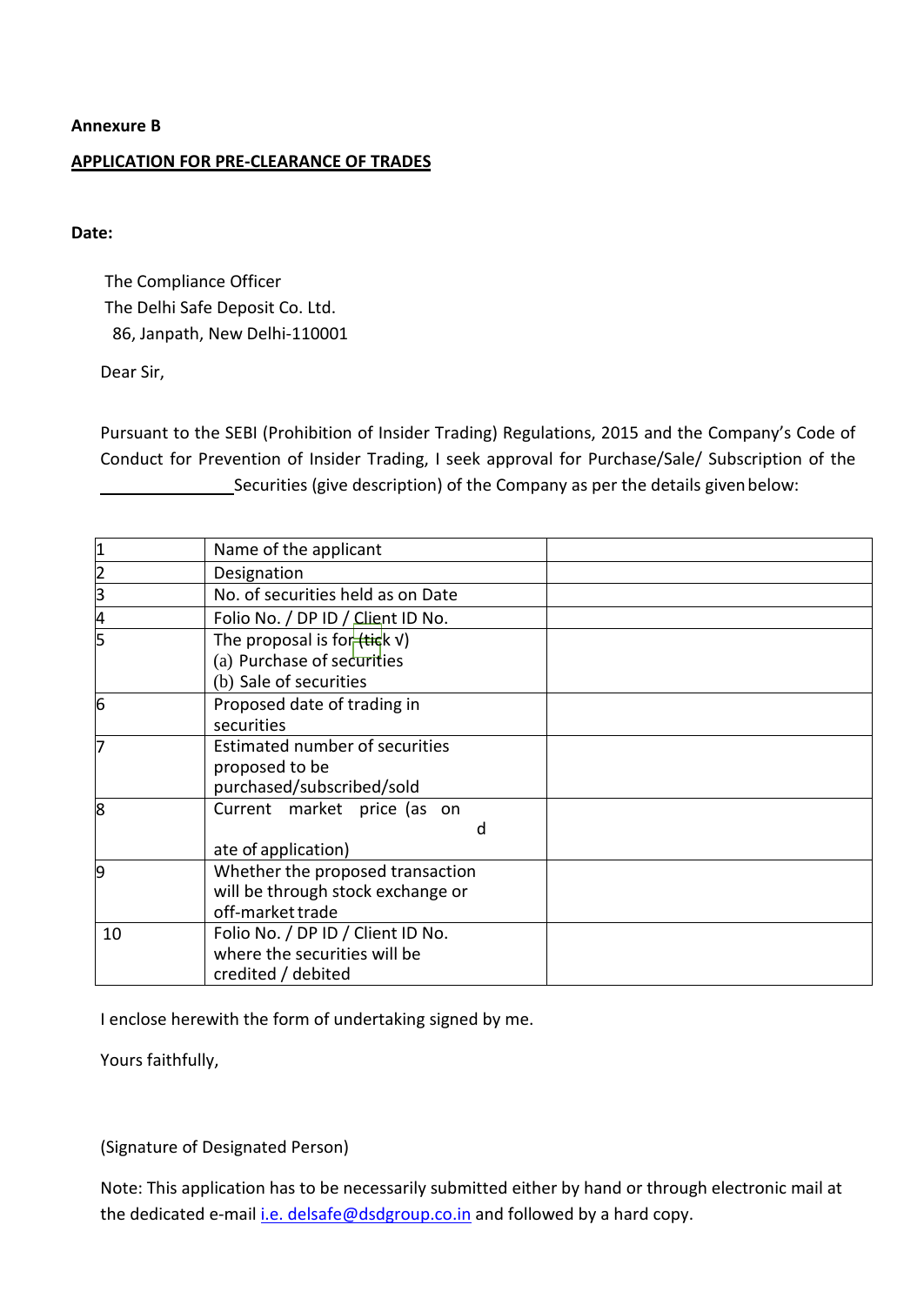**Annexure C**

### **FORMAT FOR UNDERTAKING TO BE ACCOMPANIED WITH THE APPLICATION FOR PRE-CLEARANCE**

**To,**

The Compliance Officer The Delhi Safe Deposit Co. Ltd. 86, Janpath, New Delhi-110001

|                                       | , residing at                                              | am |
|---------------------------------------|------------------------------------------------------------|----|
| desirous of dealing in                | shares of the Company as mentioned in my application dated |    |
| for pre-clearance of the transaction. |                                                            |    |

I declare that I am not in possession of or otherwise privy to any unpublished price sensitive Information as defined in the Company's Code of Conduct for Prevention of Insider Trading (the Code) upto the time of signing this Undertaking.

In the event that I have access to or received any information that could be construed as "Price Sensitive Information" as defined in the Code, after the signing of this undertaking but before executing the transaction for which approval is sought, I shall inform the Compliance Officer of the same and shall completely refrain from dealing in the securities of the Company until such information becomes public.

I declare that I have not contravened the Code as notified by the Company from time to time.

I undertake to submit the necessary report within four days of execution of the transaction/s 'Nil' report if the transaction is not undertaken.

If approval is granted, I shall execute the deal within 7 days of the receipt of approval failing which I shall seek pre-clearance.

I am aware that, I shall be liable to face penal consequences as set forth in the Code including disciplinary action under the Code of the Company, in case the above declarations are found to be misleading or incorrect any time.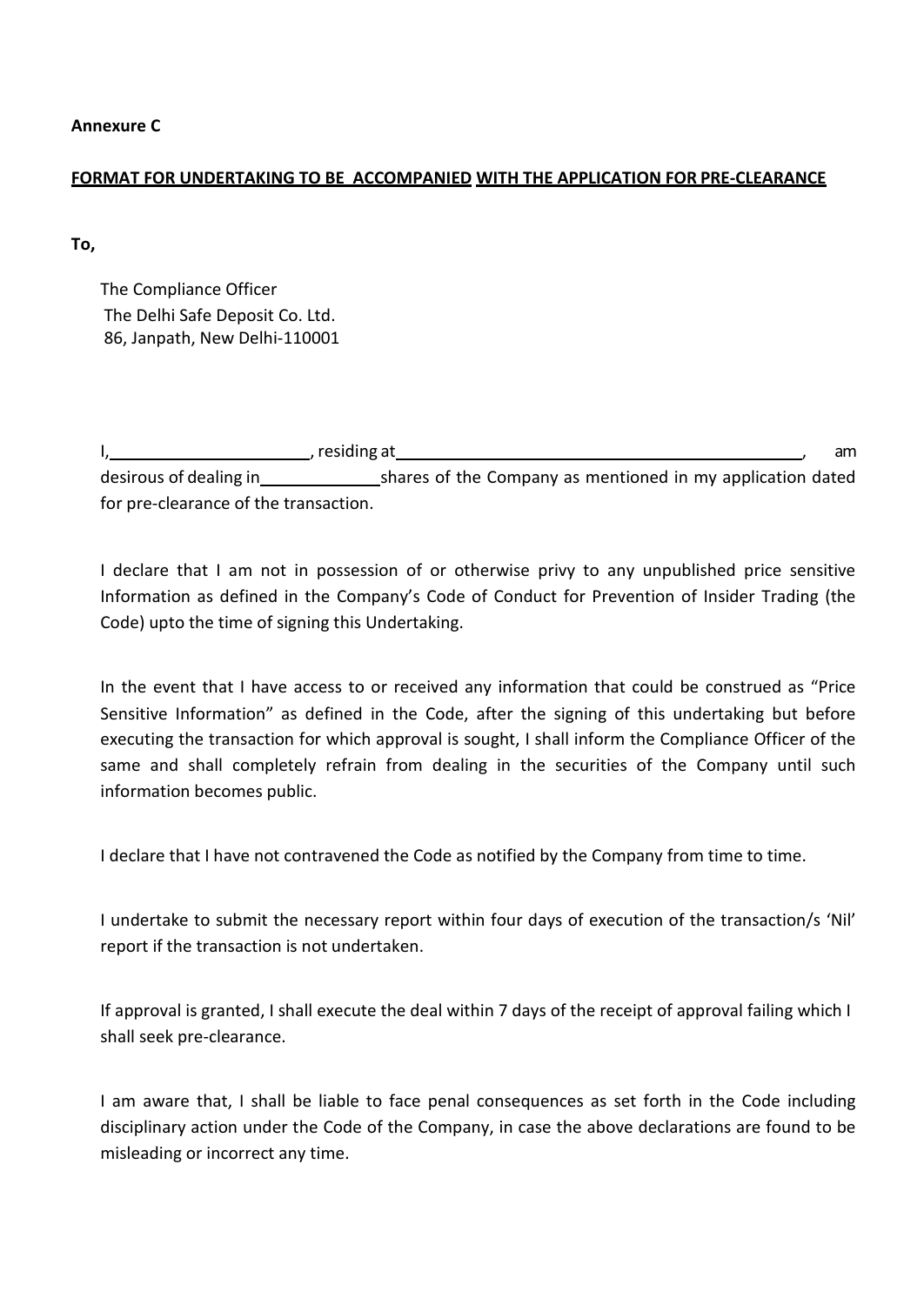I hereby agree to indemnify and keep the company and its Directors indemnified from and against all and any penalties/fines that may be imposed on them by the Securities and Exchange Board of India and/or any other statutory authorities as a result of violation by me of the SEBI (Prohibition of Insider Trading) Regulations 2015 and the Code prescribed by the company.

I declare that I have made full and true disclosure in the matter.

Date: Cases and Cases and Cases and Cases and Cases and Cases and Signature of the Designated Person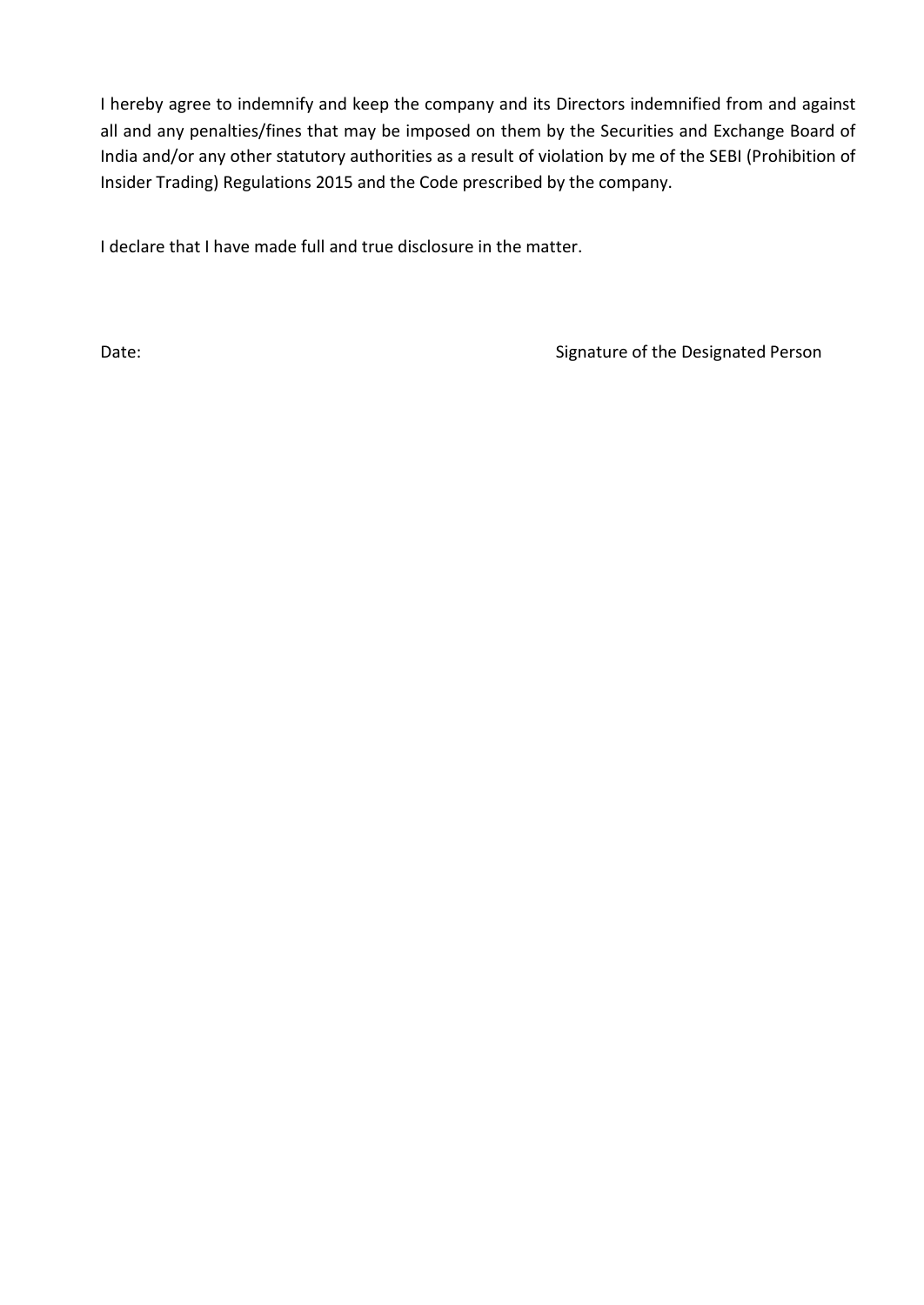**Annexure D**

#### **PRE-CLEARANCE ORDER**

**Date:**

To,

Name of Applicant \_\_\_\_\_\_\_\_\_\_\_\_ Designation

This is to inform you that your request for dealing in (no.) shares of the Company as mentioned in your application dated is approved. Please note that the said transaction must be completed on or before [2000].

In case you do not execute the approved transaction /deal on or before the aforesaid date you would have to seek fresh pre-clearance before executing any transaction/deal in the securities of the Company. Further, you are required to file the details of the executed transactions in the prescribed forms as per Company's Code of Conduct for Prevention of Insider Trading. In case the transaction is not undertaken a 'Nil' report shall be necessary.

Yours Faithfully,

For THE DELHI SAFE DEPOSIT CO. LTD.

Compliance Officer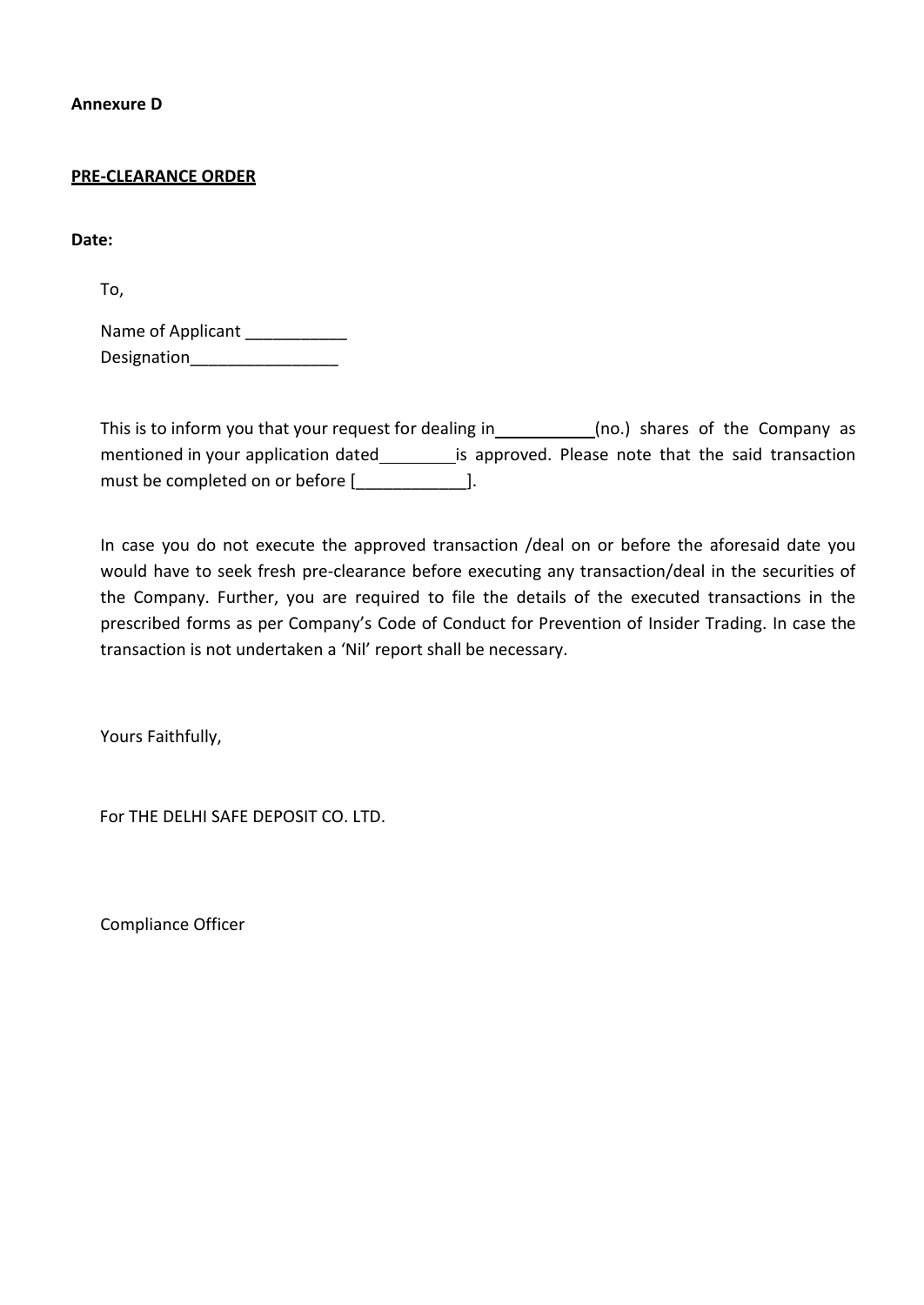### **Annexure E**

### **FORMAT FOR DISCLOSURE OF TRANSACTIONS**

(To be submitted within 2 days of transaction / dealing in securities of the Company)

Date:

To, The Compliance Officer, The Delhi Safe Deposit Co. Ltd. 86, Janpath, New Delhi-110001

Dear Sir/Madam,

I hereby inform that I:

- have not bought / sold/ subscribed any securities of the Company, pre-cleared vide your order no. dated .
- have bought/sold/subscribed to securities as mentioned below on (date)

| Name of<br>holder | No. of<br>securities dealt with | Bought/sold/subscribed | DP ID/Client ID /<br><b>Folio No</b> | Price (Rs.) |
|-------------------|---------------------------------|------------------------|--------------------------------------|-------------|
|                   |                                 |                        |                                      |             |

In connection with the aforesaid transaction(s), I hereby undertake to preserve, for a period of 3 years and produce to the Compliance officer / SEBI any of the following documents:

- i. Broker's contract note;
- ii. Proof of payment to/from broker;
- iii. Extract of bank passbook/statement (to be submitted in case of demat transaction).
- iv. Copy of delivery instruction slip (applicable in case of sale transaction).

I agree to hold the above securities for a minimum period of six months. In case there is any urgent need to sell these securities within the said period, I shall approach the Compliance Officer for necessary approval. (Applicable *in case of purchase / subscription*).

I declare that the above information is correct and that no provisions of the Company's Code and/or applicable laws/regulations have been contravened for effecting the above said transactions(s).

Signature: Name: Designation:

\*Strike off whichever is not applicable.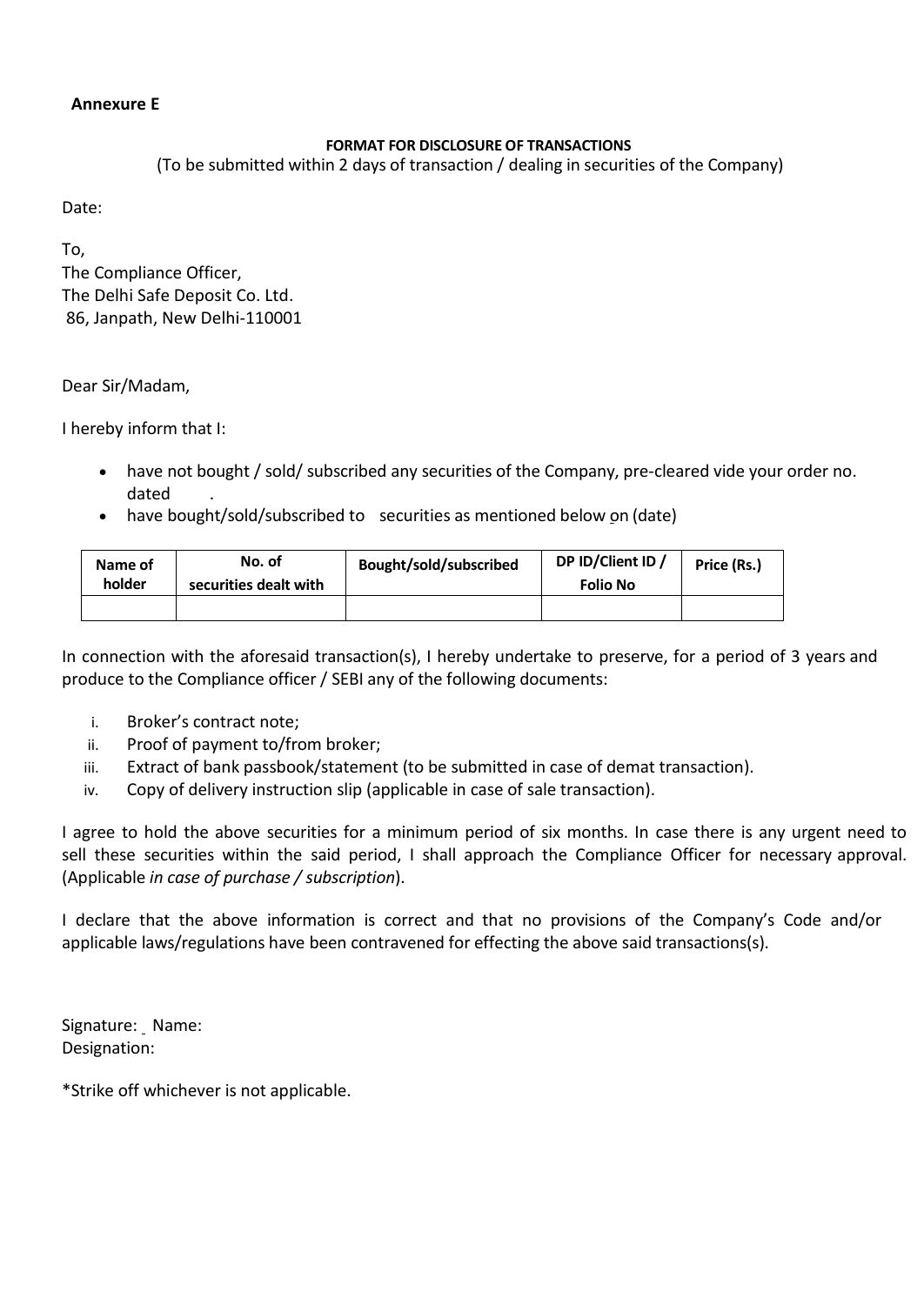### **ANNEXURE VI**

#### **FORMAT FOR DISCLOSURE ON BECOMING PROMOTER/APPOINTMENT AS DIRECTOR/KMP**

**FORM B Securities and Exchange Board of India (Prohibition of Insider Trading) Regulations, 2015 [Regulation 7 (1) (b) read with Regulation 6(2)]**

Name of the company: ISIN of the company:

### **Details of Securities held on appointment of Key Managerial Personnel (KMP) or Director or upon becoming a Promoter of a listed company and other such persons as mentioned in Regulation 6(2).**

| Name,<br><b>PAN</b><br>No.,<br>CIN/ | Category<br>οf<br>Person<br>(Promoter | Date of<br>appointment<br>of<br>Director / | Securities held at<br>the time of<br>becoming<br>Promoter/                                        |     | $%$ of<br>Share-<br>holding | Open Interest of the<br>Future contracts held<br>at the time of<br>becoming |                                        | Open Interest of the<br><b>Option Contracts</b><br>held at the time of<br>becoming<br>Promoter/appointment |                                        |   |  |
|-------------------------------------|---------------------------------------|--------------------------------------------|---------------------------------------------------------------------------------------------------|-----|-----------------------------|-----------------------------------------------------------------------------|----------------------------------------|------------------------------------------------------------------------------------------------------------|----------------------------------------|---|--|
| DIN &<br>address<br>with            | s/KMP/<br>Directors/<br>immediate     | <b>KMP</b><br>OR Date of<br>becoming       | appointment of<br>Director/KMP                                                                    |     |                             | Promoter/<br>appointment of<br>Director/KMP                                 |                                        | of Director/KMP                                                                                            |                                        |   |  |
| Contact<br>nos.                     | relatives/<br>others<br>etc.)         | Promoter                                   | Type of<br>security<br>(For eg. $-$<br>Shares,<br>Warrants,<br>Convertible<br>Debentures<br>etc.) | No. |                             | Number of<br>Units<br>(contracts)<br>* lot size)                            | Notional<br>value in<br>Rupee<br>terms | Number of<br>Units<br>(contracts *<br>lot size)                                                            | Notional<br>value<br>in Rupee<br>terms |   |  |
| 1                                   | $\overline{2}$                        |                                            | 4                                                                                                 | 5   | 6                           | 7                                                                           |                                        |                                                                                                            |                                        | 8 |  |
|                                     |                                       |                                            |                                                                                                   |     |                             |                                                                             |                                        |                                                                                                            |                                        |   |  |
|                                     |                                       |                                            |                                                                                                   |     |                             |                                                                             |                                        |                                                                                                            |                                        |   |  |

*Note: "Securities" shall have the meaning as defined under regulation 2(1)(i) of SEBI (Prohibition of Insider Trading) Regulations, 2015.*

Signature:

Designation:

Date: Place: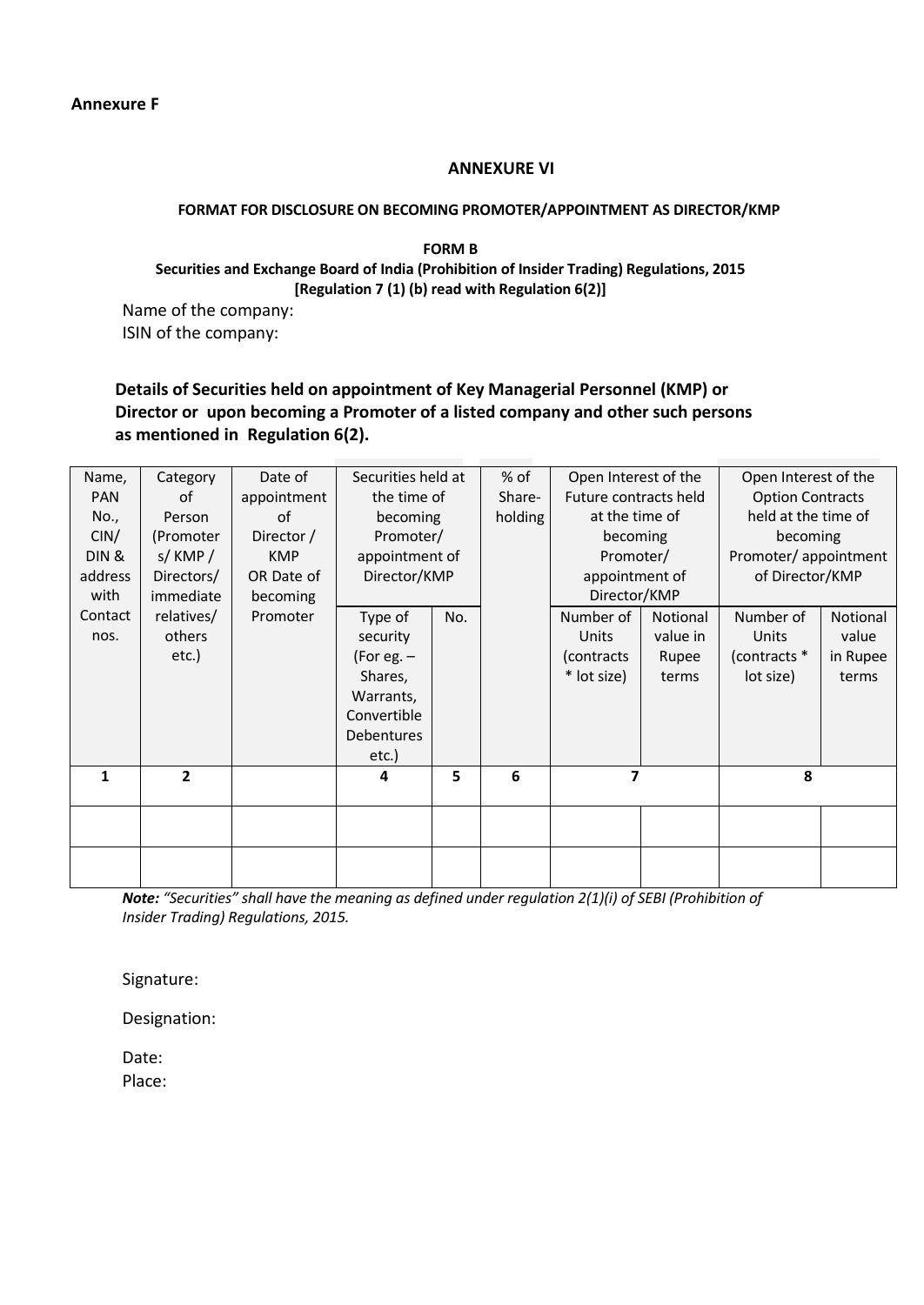#### **ANNEXURE VII DISCLOSURE FORCHANGE IN SHAREHOLDING FORM C**

### **Securities and Exchange Board of India (Prohibition of Insider Trading) Regulations, 2015**

**[Regulation 7 (2) read with Regulation 6(2)]**

Name of the

company: ISIN of

the company:

Details of change in holding of Securities of Promoter, Employee or Director of a listed company and other such persons as mentioned in Regulation **6(2).**

| Name,    | Cate-gory      | Securities held |     | Securities        |     |                          | % of   | Date of     |         | Date | Mode of     | Trading in derivatives (Specify | Exchang     |       |             |         |
|----------|----------------|-----------------|-----|-------------------|-----|--------------------------|--------|-------------|---------|------|-------------|---------------------------------|-------------|-------|-------------|---------|
| PAN No., | of Person      | prior to        |     | acquired/Disposed |     | Shareholding             |        | allotment   |         | of   | acquisition | type of contract, Futures or    |             |       |             |         |
| CIN/DIN, | (Promoter      | acquisition/    |     |                   |     |                          |        |             | advice/ |      | (market     | Options etc)                    |             |       | on which    |         |
| &        | /KMP/          | disposal        |     |                   |     |                          |        | acquisition |         | tion | Purchase/   |                                 |             |       |             | the     |
| address  | Director/      |                 |     |                   |     |                          |        | of          |         | to   | public      |                                 |             |       |             | trade   |
| of       | Immediat       |                 |     |                   |     |                          |        | shares/     |         | Co.  | rights/     |                                 |             |       |             | was     |
| Promote  | e              |                 |     |                   |     |                          |        | sale of     |         |      | preferentia |                                 |             |       |             | execute |
|          | Relative/      |                 |     |                   |     |                          |        | shares      |         |      |             |                                 |             |       |             | d       |
| Employe  | others         |                 |     |                   |     |                          |        | specify     |         |      | offer / off |                                 |             |       |             |         |
| e/       | etc.)          | Type of         | No. | Type of           | No. | Pre-                     | Post-  | From        | To      |      | market/     |                                 | Buy         |       | Sell        |         |
| Director |                | security        |     | security          |     | transa                   | transa |             |         |      | Inter-se    | Value                           | No.         | Value | No.         |         |
| with     |                | (For eg. $-$    |     | (For eg. $-$      |     | ction                    | ction  |             |         |      | transfer    |                                 | of units    |       | of units    |         |
| contact  |                | Shares,         |     | Share,            |     |                          |        |             |         |      | etc.        |                                 | (contracts  |       | (contract   |         |
| nos.     |                | Warrants,       |     | Warrants,         |     |                          |        |             |         |      |             |                                 | * lot size) |       | S           |         |
|          |                | Convertibl      |     | Convertible       |     |                          |        |             |         |      |             |                                 |             |       | * lot size) |         |
|          |                | e               |     | Debentures        |     |                          |        |             |         |      |             |                                 |             |       |             |         |
|          |                | Debentur        |     | etc.)             |     |                          |        |             |         |      |             |                                 |             |       |             |         |
|          |                | es etc.)        |     |                   |     |                          |        |             |         |      |             |                                 |             |       |             |         |
| 1        | $\overline{2}$ | 3               | 4   | 5                 | 6   | $\overline{\phantom{a}}$ | 8      | 9           | 10      | 11   | 12          | 13                              | 14          | 15    | 16          | 17      |
|          |                |                 |     |                   |     |                          |        |             |         |      |             |                                 |             |       |             |         |
|          |                |                 |     |                   |     |                          |        |             |         |      |             |                                 |             |       |             |         |
|          |                |                 |     |                   |     |                          |        |             |         |      |             |                                 |             |       |             |         |
|          |                |                 |     |                   |     |                          |        |             |         |      |             |                                 |             |       |             |         |

Note: "Securities" shall have the meaning as defined under regulation 2(1)(i) of SEBI (Prohibition of Insider Trading) Regulations, 2015.

Signature: Date: Designation: Place: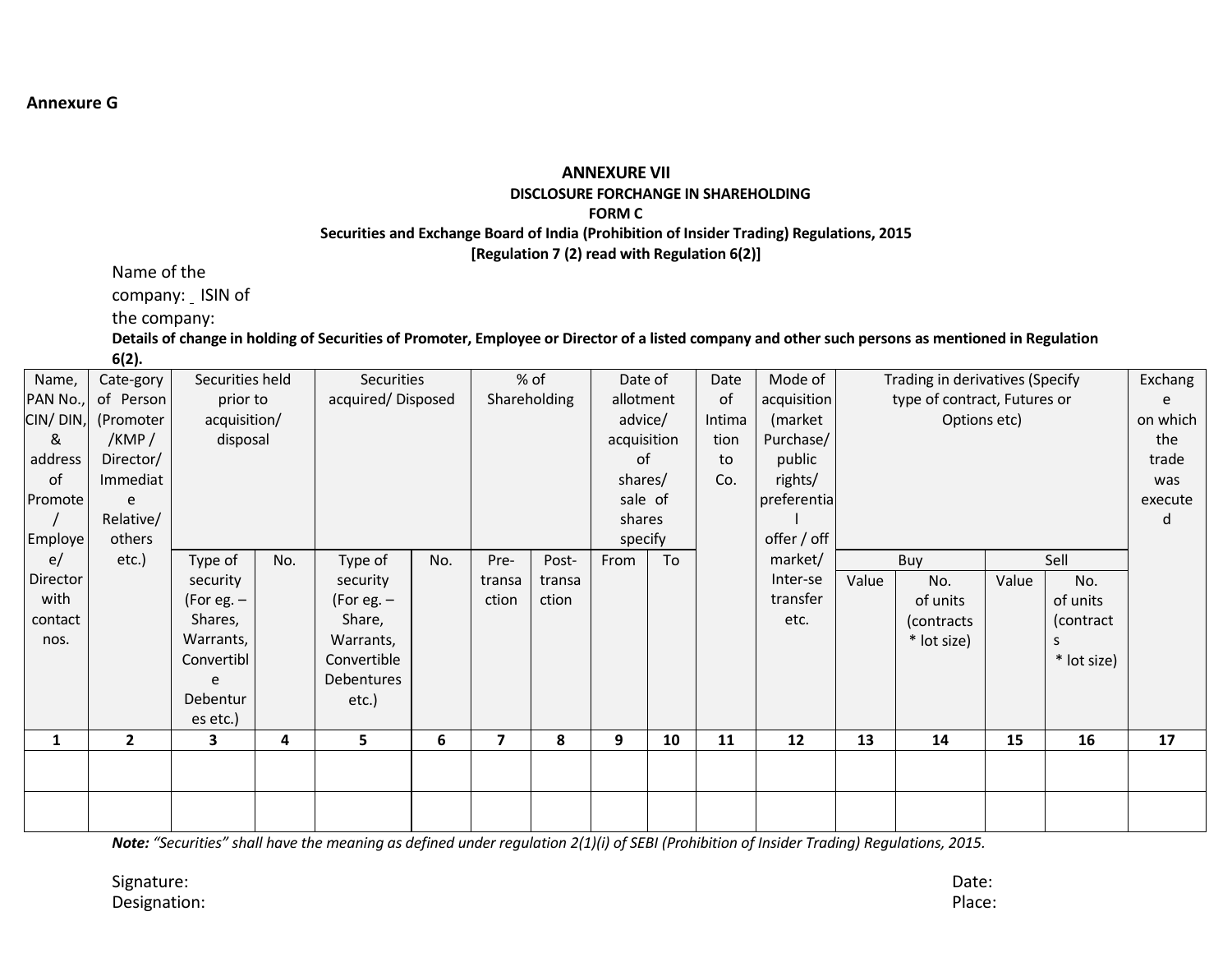**Annexure H**

### **DISCLOSURE FORHOLDING/CHANGE IN SHAREHOLDING**

#### **Form D (Indicative**

**format)**

**Securities and Exchange Board of India (Prohibition of Insider Trading) Regulations,**

**2015 Regulation 7(3) – Transactions by Other connected persons as identified by the**

**company**

| Name,       | Conne        | Securities held       |     |                   | Securities |                          | $%$ of |           | Date of        |        | Mode of        |       | Trading in derivatives (Specify |               |             | Exchang  |
|-------------|--------------|-----------------------|-----|-------------------|------------|--------------------------|--------|-----------|----------------|--------|----------------|-------|---------------------------------|---------------|-------------|----------|
| PAN No.,    | ction        | prior to              |     | acquired/Disposed |            | shareholding             |        | allotment |                | 0f     | Acquisition    |       | type of contract, Futures or    |               |             | e on     |
| CIN/DIN     | with         | acquisition/ disposal |     |                   |            |                          |        |           | advice/        | Intima | (market        |       |                                 | Options etc.) |             | which    |
| & address   | Co.          |                       |     |                   |            |                          |        |           | acquisition of | tion   | purchase/pub   |       |                                 |               |             | the      |
| of          |              |                       |     |                   |            |                          |        |           | shares/        | to     | lic            |       |                                 |               |             | trade    |
| connected   |              |                       |     |                   |            |                          |        |           | sale of shares | CO.    |                |       |                                 |               |             | was      |
| persons, as |              |                       |     |                   |            |                          |        |           | specify        |        | rights/        |       |                                 |               |             | executed |
| identified  |              | Type of               | No. | Type of           | No.        | Pre-                     | Post-  | From      | To             |        | preferential   |       | Buy                             |               | Sell        |          |
| by the      |              | security              |     | security          |            | transa                   | transa |           |                |        | offer / off    | Value | No.                             | Value         | No.         |          |
| CO.         |              | (For eg. $-$          |     | (For eg. $-$      |            | ction                    | ction  |           |                |        | market/        |       | of units                        |               | of units    |          |
| with        |              | Shares,               |     | Shares,           |            |                          |        |           |                |        | Inter-se       |       | (contacts)                      |               | (contacts)  |          |
| contact     |              | Warrants,             |     | Warrants,         |            |                          |        |           |                |        | Transfer etc.) |       | * lot size)                     |               | * lot size) |          |
| nos.        |              | Convertible           |     | Convertible       |            |                          |        |           |                |        |                |       |                                 |               |             |          |
|             |              | Debentures            |     | Debentures        |            |                          |        |           |                |        |                |       |                                 |               |             |          |
|             |              | etc.)                 |     | $etc.$ )          |            |                          |        |           |                |        |                |       |                                 |               |             |          |
| 1           | $\mathbf{2}$ | 3                     | 4   | 5.                | 6          | $\overline{\phantom{a}}$ | 8      | 9         | 10             | 11     | 12             | 13    | 14                              | 15            | 16          | 17       |
|             |              |                       |     |                   |            |                          |        |           |                |        |                |       |                                 |               |             |          |
|             |              |                       |     |                   |            |                          |        |           |                |        |                |       |                                 |               |             |          |
|             |              |                       |     |                   |            |                          |        |           |                |        |                |       |                                 |               |             |          |
|             |              |                       |     |                   |            |                          |        |           |                |        |                |       |                                 |               |             |          |

Note: "Securities" shall have the meaning as defined under regulation 2(1)(i) of SEBI (Prohibition of Insider Trading) Regulations, 2015.

Name:

Signature:

Date:

Place: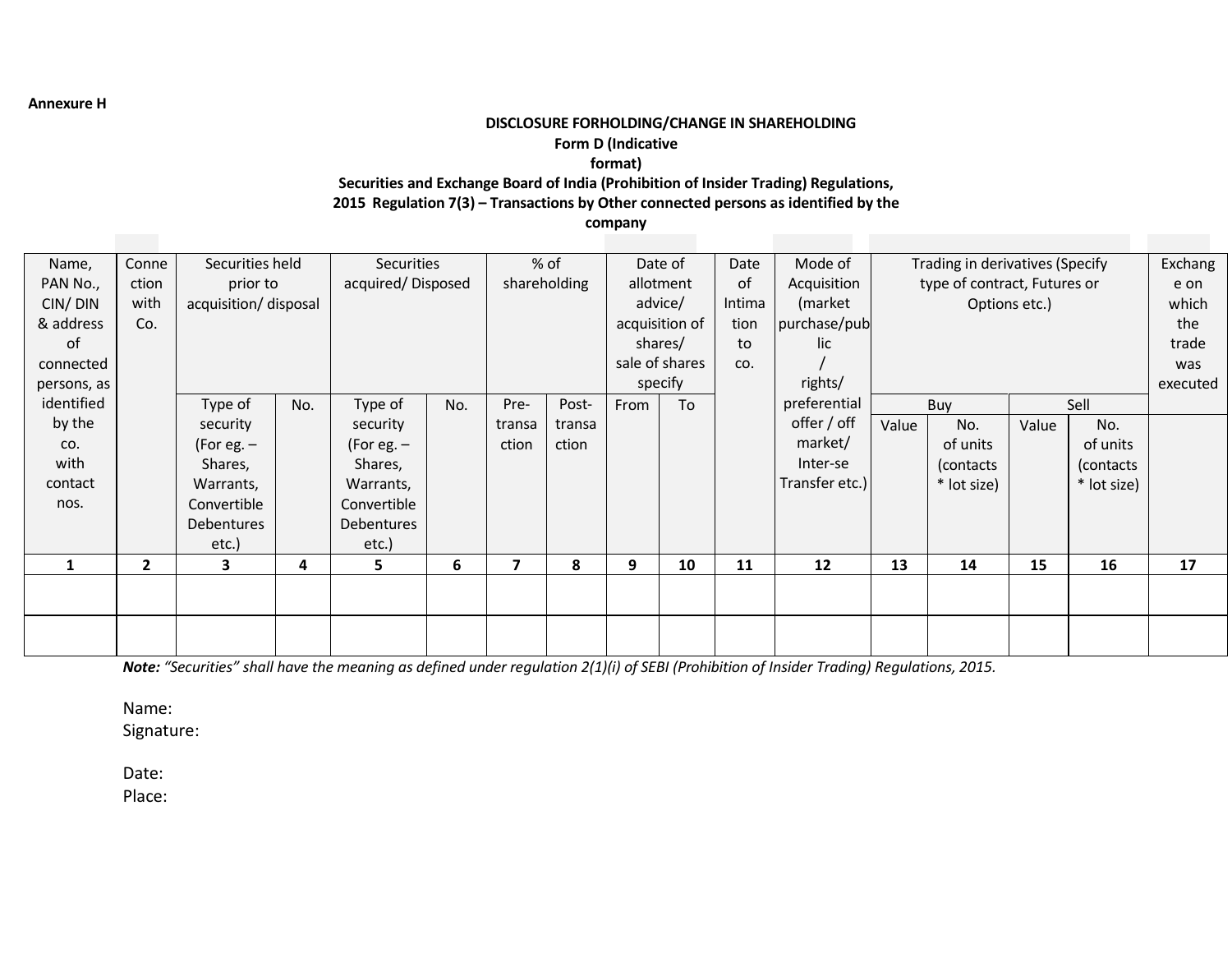# **CODE OF PRACTICES AND PROCEDURES FOR FAIR DISCLOSURES OF UNPUBLISHED PRICE SENSITIVE INFORMATION (UPSI) [Framed under Regulation 8 (1) of the Securities and Exchange Board of India (Prohibition of Insider Trading) Regulations,2015]**

### **1. BACKGROUND**

The SEBI (Prohibition of Insider Trading) Regulations, 2015 ("PIT Regulations"), as amended vide SEBI (Prohibition of Insider Trading) (Amendment), Regulations, 2018, mandates every listed company to formulate a stated framework and policy for fair disclosure of events and occurrences that could impact price discovery in the market for its securities.

In this regard, the Board of Directors of The Delhi Safe Deposit Co. Ltd.. ("DSD") in its meeting held on 23rd March, 2019 has laid down this Code of Practices and Procedures for Fair Disclosure of Unpublished Price Sensitive Information ("the Code") for adoption which shall be effective from 1<sup>st</sup> April, 2019.

### **2. OBEJCTIVE**

The Code intends to formulate a stated framework and policy for fair disclosure of events and occurrences that could impact price discovery in the market for the Company's securities and to maintain the uniformity, transparency and fairness in dealings with all stakeholders and ensure adherence to applicable laws and regulations.

### **3. DEFINATIONS**

**"Legitimate purpose"** shall include sharing of unpublished price sensitive information in the ordinary course of business by an insider with partners, collaborators, lenders, customers, suppliers, merchant bankers, legal advisors,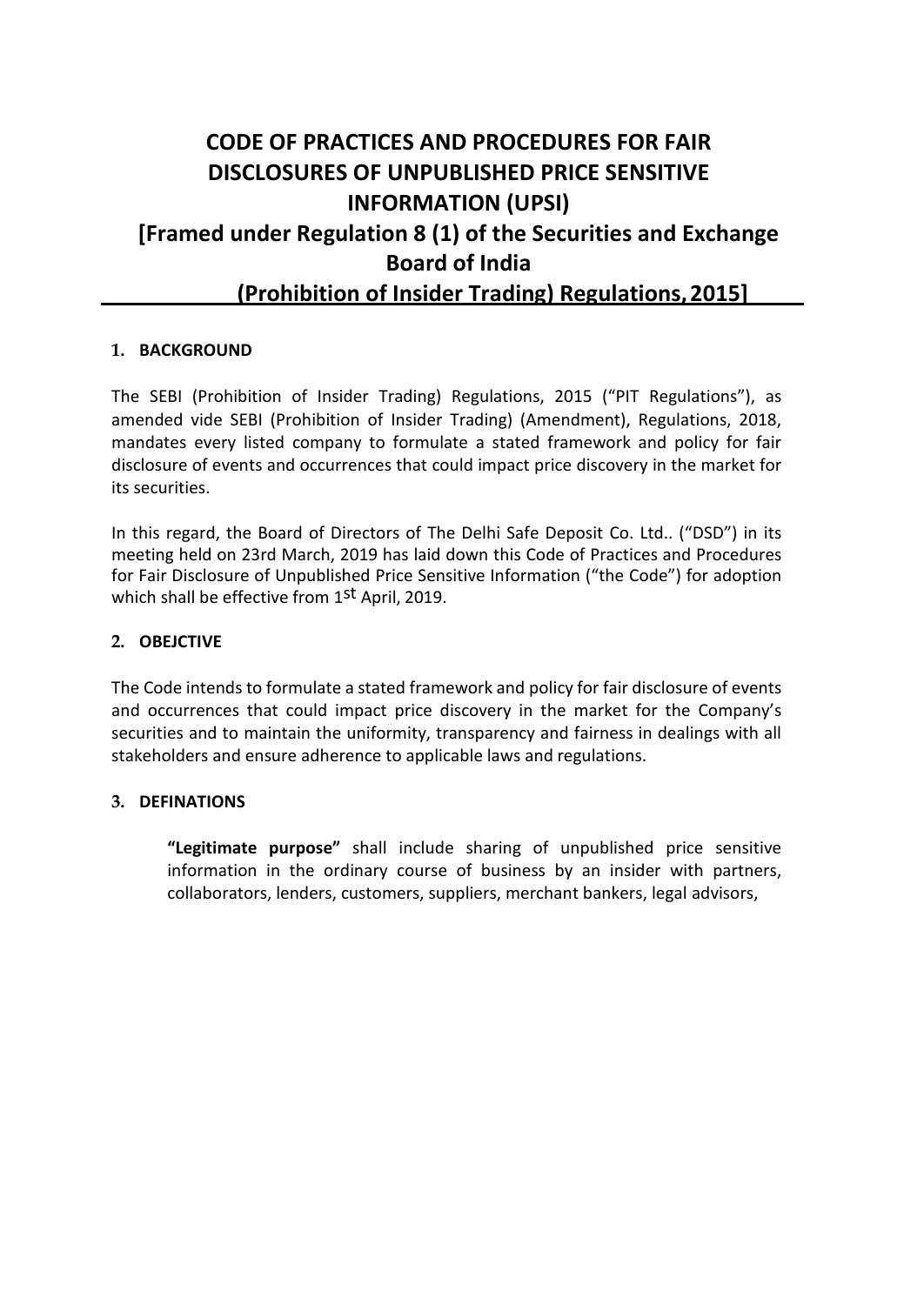Auditors, insolvency professionals or other advisors or consultants, provided that such sharing has not been carried out to evade or circumvent the prohibition of these regulations;

"**Need to Know"** basis means that unpublished price sensitive information should be disclosed only to those within the Company who need the information to discharge their duty and whose possession of such information will not give rise to any conflict of interest or appearance of misuse of information;

"**Unpublished price sensitive information" (UPSI)** means any information, relating to the Company or its securities, directly or indirectly, that is not generally available which upon becoming generally available, is likely to materially affect the price of the securities and shall, ordinarily including but not restricted to, information relating to the following:

- (i.) Financial Results;
- (ii.) Dividends;
- (iii.) Change in capital structure;
- (iv.) Mergers, de-mergers, acquisitions, delisting, disposals and expansion of business and such other transactions;
- (v.) changes in key managerial personnel;
- (vi.) Material events in accordance with Securities and Exchange Board of India (Listing Obligations and Disclosure Requirements) Regulations, 2015;
- (vii.) Such other information, as the Managing Director/Wholetime Director/Compliance Officer/CFO may prescribe from time to time.

*Note: Words and expressions used and not defined in this policy but defined in the SEBI (Prohibition of Insider Trading) Regulations, 2015, the Securities and Exchange Board of India Act, 1992 (15 of 1992), the Securities Contracts (Regulation) Act, 1956 (42 of 1956), the Depositories Act, 1996 (22 of 1996) or the Companies Act, 2013 (18 of 2013), the Rules & Regulations made there under and the Company's Code of Conduct for Prevention of Insider Trading shall have the meanings respectively assigned to them in those legislation/code.*

### **4. PRINCIPLES OF FAIR DISCLOSURE**

The Company shall adhere to the following principlesto ensure timely and fair disclosure of Unpublished Price Sensitive Information:

- a. Prompt public disclosure of unpublished price sensitive information that would impact price discovery, as soon as it has credible and concrete information, in order to make such information generally available.
- b. Uniform and universal dissemination of unpublished price sensitive information to avoid selective disclosure.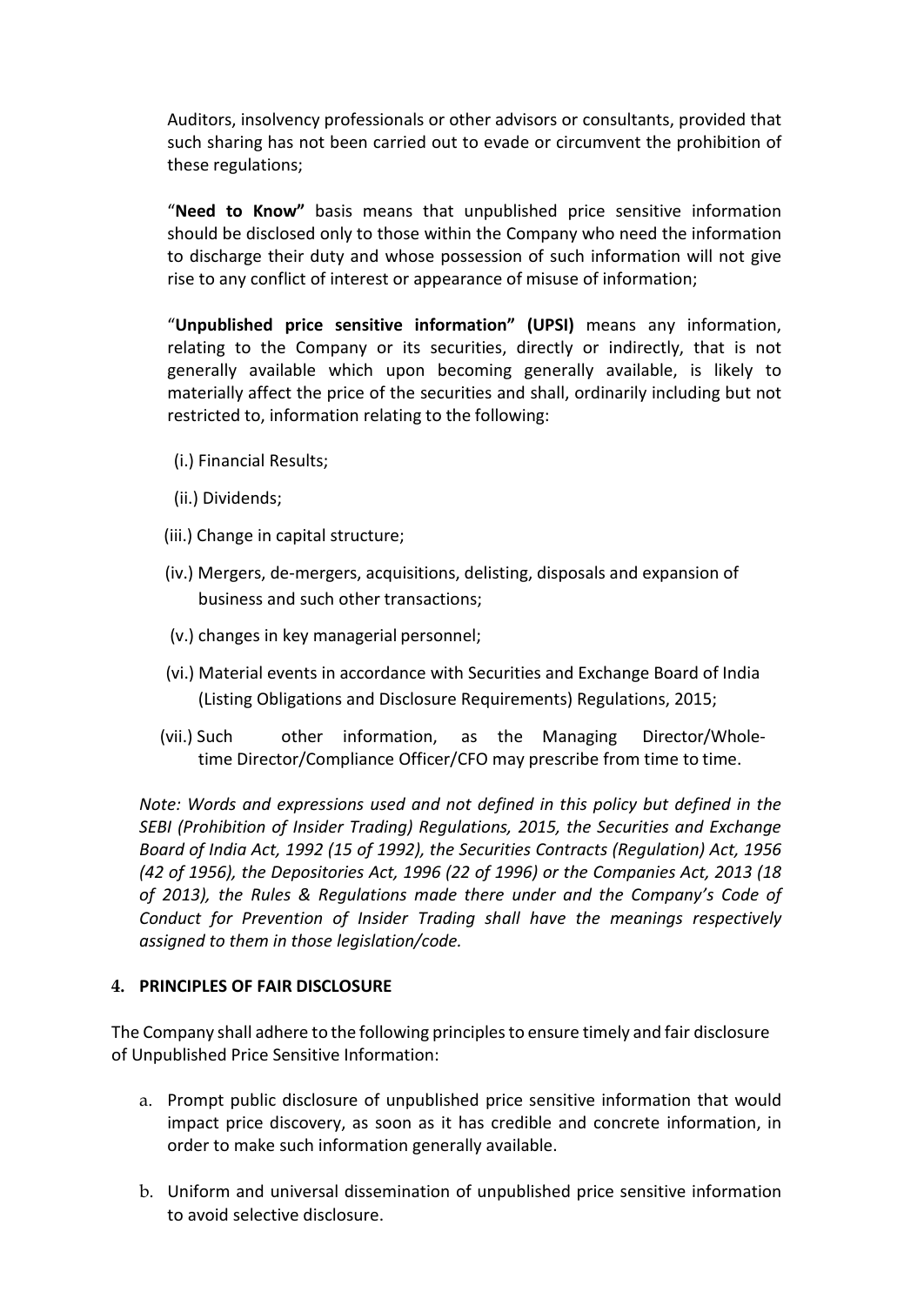- c. Prompt dissemination of unpublished price sensitive information that gets disclosed selectively, inadvertently or otherwise to make such information generally available.
- d. Ensuring that information shared with analysts and research personnel is not unpublished price sensitive information. The Company shall be careful while answering to the queries of analysts. Unanticipated questions shall be taken on notice and a considered response shall be given later.
- e. Developing best practices to make transcripts or records of proceedings of meetings with analysts and other investor relations conferences on the Company's website to ensure official confirmation and documentation of disclosures made.
- f. Handling of all unpublished price sensitive information on a need-to-know basis. Unpublished price sensitive information shall be disclosed to Company officials only after a proper clarification is sought as to the purpose for which the information is needed.

### **5. CHIEF INVESTOR RELATIONS OFFICER ("CIO") TO OVERSEE AND COORDINATE DISCLOSURES:**

- a. The Company secretary of the Company shall act as Chief Investor Relations Officer of the Company to deal with dissemination of information and disclosures of unpublished price sensitive information in relation to the Company.
- b. The Company secretary is also responsible for ensuring compliance under this code, overseeing and coordinating disclosure of UPSI to stock exchanges, shareholders, analysts and media and for educating DSD's staff on disclosure policies and procedure.
- c. All UPSI is to be handled on "need to know basis", i.e. UPSI should be disclosed only to those within DSD who need the information to discharge their duties and whose possession of such information will not give rise to a conflict of interest or appearance of misuse of the information. All the non-public information directly received by any employee should immediately be reported to the Compliance Officer.

### **6. POLICY ON DETERMINATION OF LEGITIMATE PURPOSE**

The Company shares data or information with various stakeholders like organizations, agencies, institutions, intermediaries, establishments, persons etc. during the course of its business operations. Such unpublished data or information, if made publicly available may materially impact the market price of the listed securities of the Company. If such persons trade on the basis of unpublished price sensitive information ('UPSI'), it could result in an undue advantage to such persons. The trading in the securities of the Company by an insider is governed by and subject to the SEBI (Prohibition of Insider Trading) Regulations, 2015 as amended from time to time and the Company's Code of Conduct for Prevention of Insider Trading.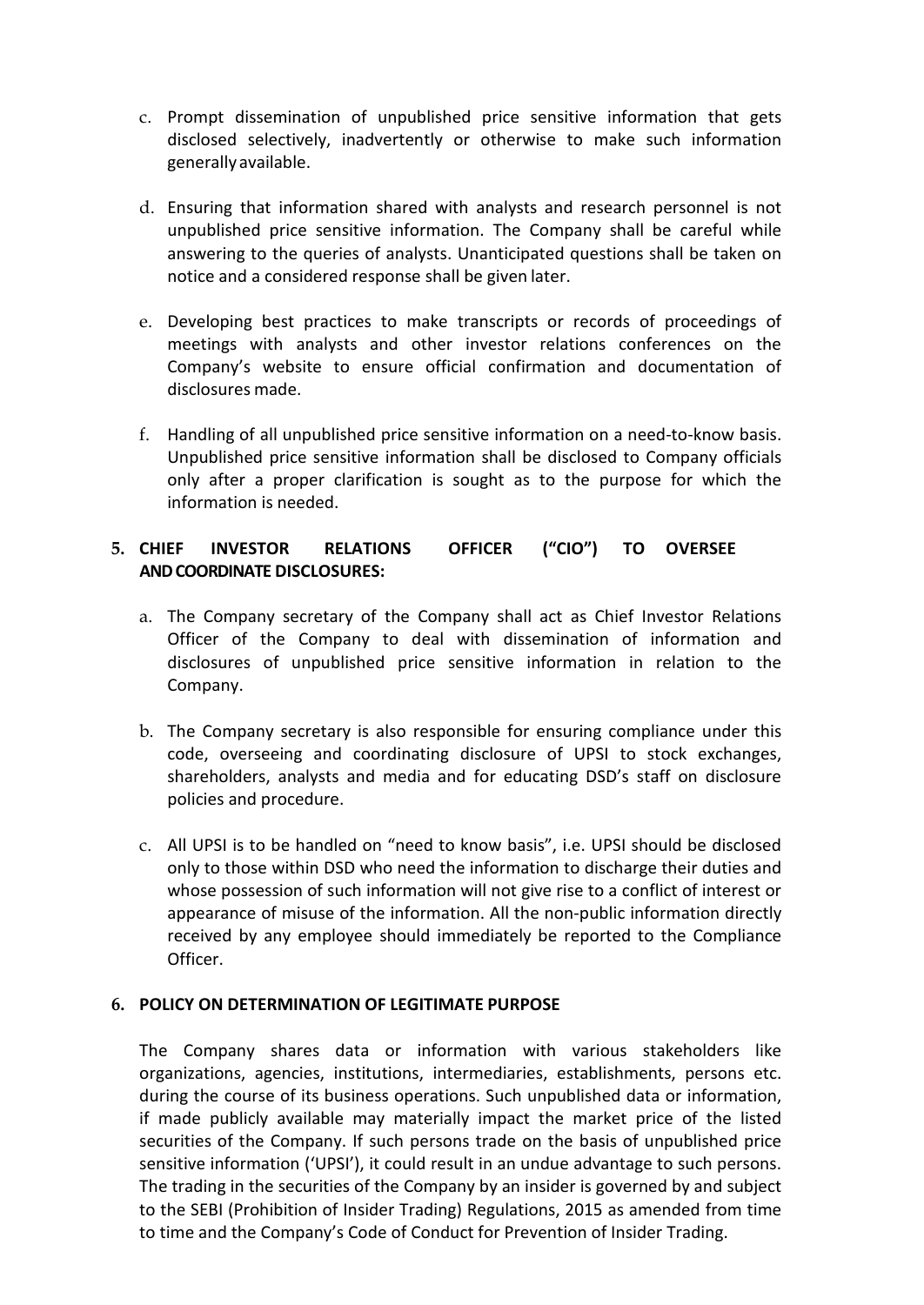This "Policy on Determination of Legitimate Purpose" ('Policy') is framed by the Board of Directors of the Company pursuant to the amendment in the PIT Regulations, in 2018 and is part of "Company's Code of Conduct for Fair Disclosure of UPSI".

### **7. DISCLOSURE WITH REFERENCE TO ANALYSTS/ MEDIA**

- (i.) All UPSI shall be first communicated to the stock exchanges before the same is shared with Analyst and Research personnel.
- (ii.) Transcript of the meetings / concalls with Analysts shall be furnished to the stock exchanges and then posted on the Company's website.

### **8. SHARING OF UPSI FOR LEGITIMATE PURPOSE**

The UPSI shall be shared by any person(s) authorized by the Board of Directors, Managing/Whole-time Director or CIO of the Company in this behalf, only in furtherance of legitimate purpose(s) which shall include the following;

- a. Sharing of UPSI in the ordinary course of business by any Insider, Designated Person, or by any Authorized person with existing or proposed partners, collaborators, lenders, customers, suppliers, merchant bankers, legal advisors, auditors, insolvency professionals or other advisors or consultants;
- b. Sharing of UPSI with intermediaries, fiduciaries, merchant bankers, advisors, lawyers, bankers, consultants, valuers, auditors, insolvency professionals, business support agents, transaction processing service providers in order to avail professional services from them;
- c. Sharing the relevant UPSI with business partners essential to fulfill the terms and conditions of a business contract with a client, vendor, collaborator orlender;
- d. Sharing the relevant UPSI for advice, consultation, transaction support, intermediation and approvals in the process of evaluation of new products, business opportunities and new lines of business;
- e. Sharing of UPSI where such communication is in furtherance of performance of duty (ies);
- f. Sharing of UPSI for discharge of legal obligation(s);
- g. Sharing of UPSI for any other genuine or reasonable purpose as may be determined by the CIO of the Company;
- h. Sharing of UPSI for any other purpose as may be prescribed under the Securities Regulations or Company Law or any other law for the time being in force, in this behalf, as may be amended from time to time;

Provided that such sharing should not be carried out to evade or circumvent the prohibitions of PIT Regulations.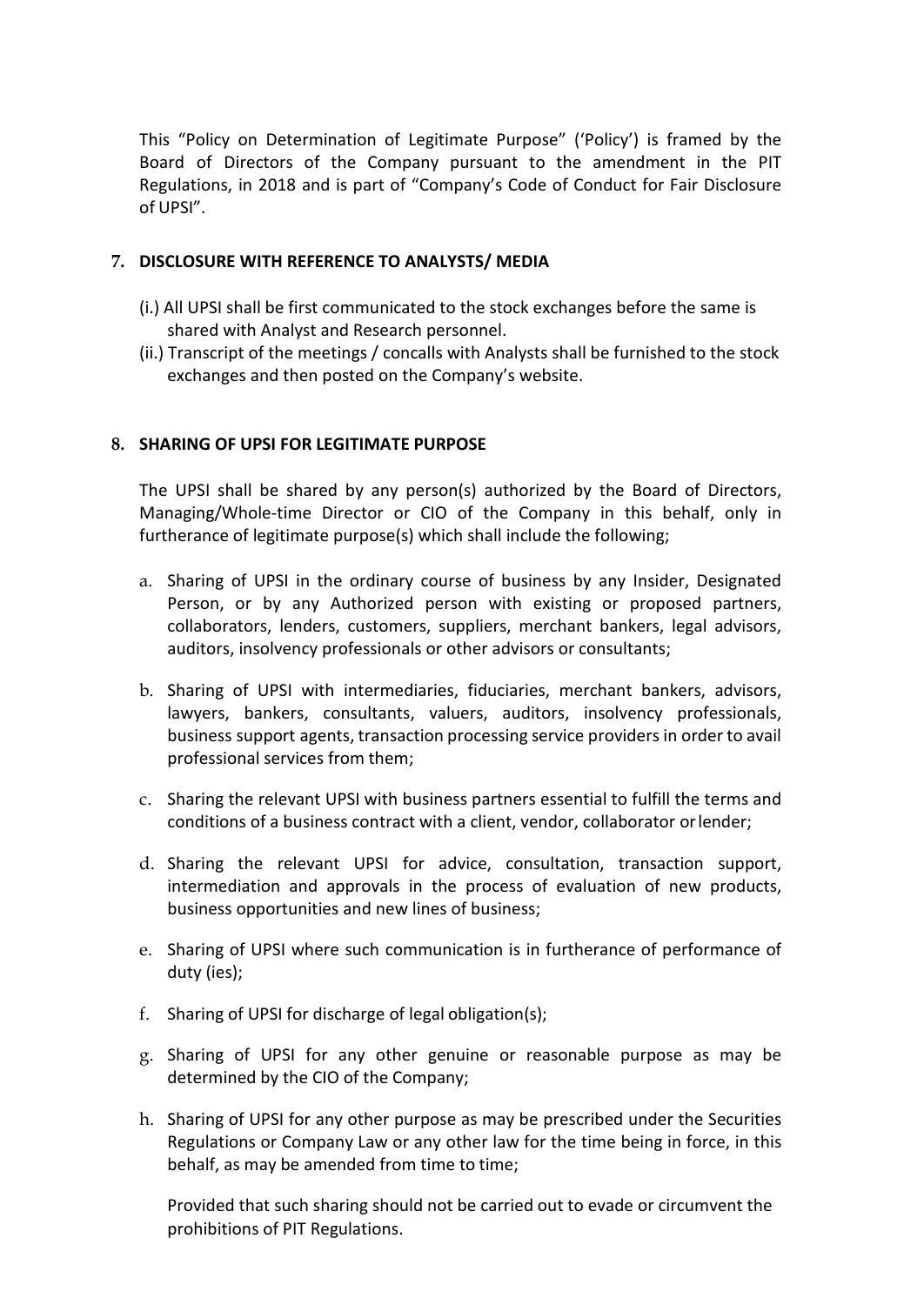Any person in receipt of UPSI pursuant to a "legitimate purpose" shall be considered an "insider" for purposes of the Code and shall comply with the Code.

However, other provisions / restrictions as prescribed under the SEBI (Prohibition of Insider Trading) Regulations, 2015 or any other law for the time being in force in this behalf, as may be amended from time to time, shall be observed.

### **9. PROCESS FOR SHARING UPSI**

The insider shall conduct the following steps while sharing UPSI:

- a. Satisfy that information is UPSI and sharing is for legitimate purpose
- b. Identify the persons with whom the information is to be shared
- c. Notify the recipient that UPSI is being shared and enter into a confidentiality/non- disclosure agreement.
- d. Mode of sharing UPSI shall be either by an email (address directly to the insider without copying) or hard copy or any other electronic mode or device or provide access to the information, data, server with acknowledgement.
- e. Maintain names of the persons along with PAN (or any other identifier where PAN is not available) with whom information is shared. The database shall be maintained with adequate internal controls and checks such as time stamping and audit trails to ensure non-tampering of the database. This database shall be kept confidential.

The CIO shall be responsible to maintain a structured digital database of such persons or entities as the case may be with whom information is shared under this Code, which shall contain the following information;

- a. Name of such recipient of UPSI;
- b. Name of the Organization or entity whom the recipient represents
- c. Postal Address and E-mail ID of such recipient
- d. Permanent Account Number (PAN) or any other identifier authorized by law, if PAN is not available.

The CIO shall also be responsible to ensure that such databases shall be maintained with adequate internal controls and checks such as time stamping and audit trials to ensure non-tampering of such database.

### **10. AMENDMENT**

The Board of Directors of the Company, subject to applicable laws, rules & Regulations, may amend / substitute any provision(s) with a new provision(s) or replace this entire Code with a new Code.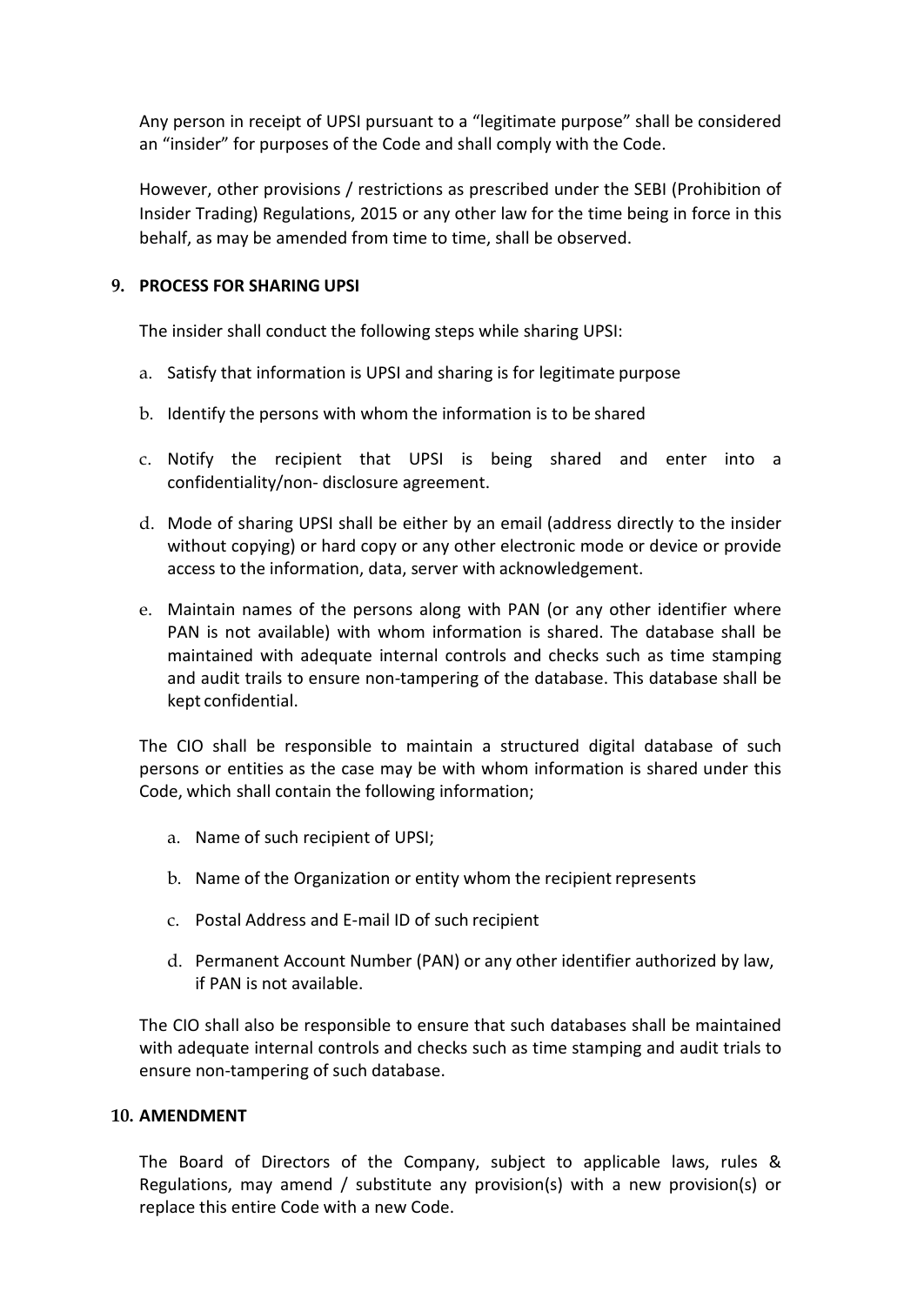In any circumstance where the terms of the Code differ from any law, rule, regulation etc. for the time being in force, the law, rule, regulation etc. shall take precedence over the Code.

The Code and any subsequent amendment(s) thereto, shall be promptly intimated to the Stock Exchanges.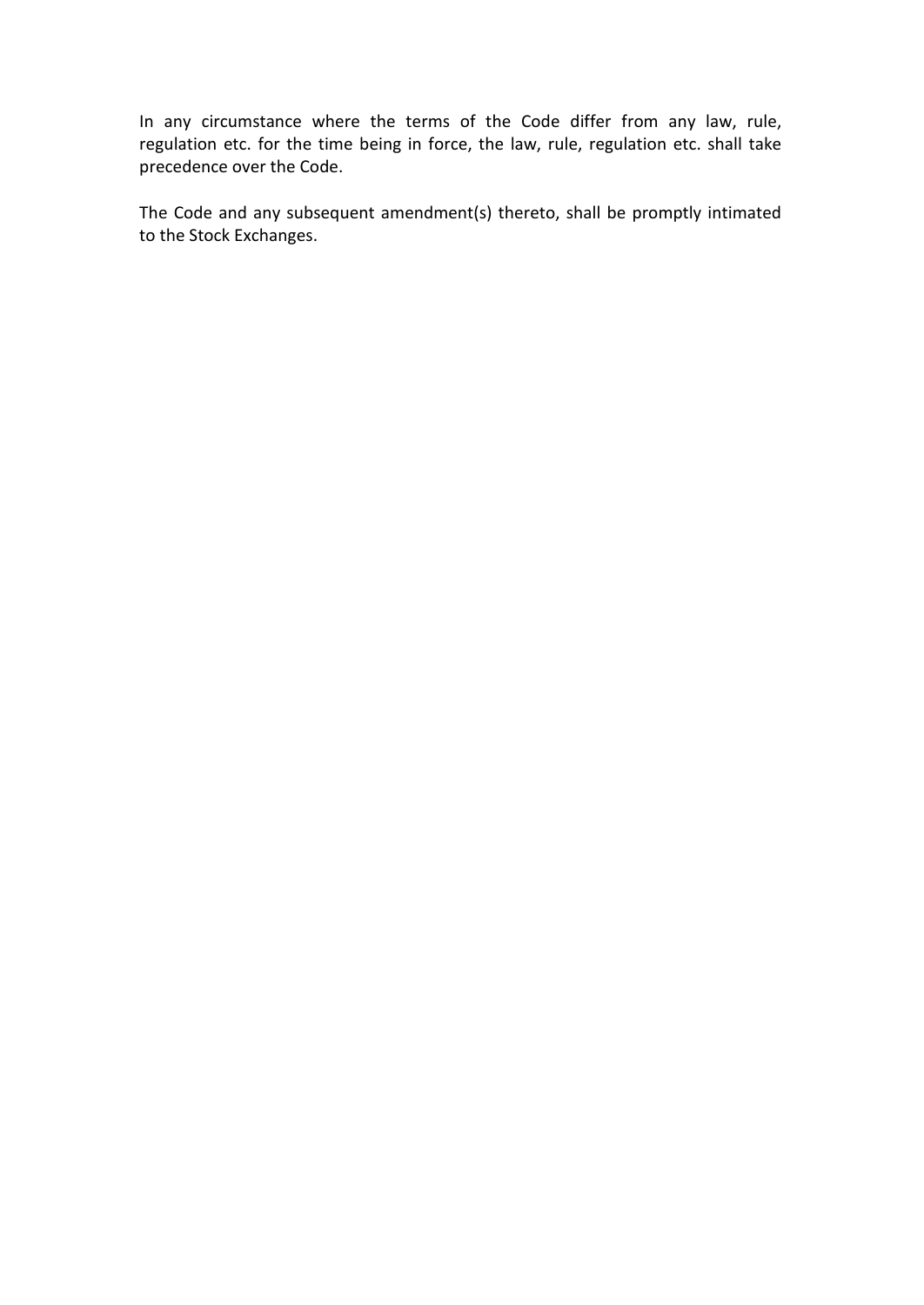# **POLICY AND PROCEDURES FOR INQUIRY IN CASE OF LEAK OF UNPUBLISHED PRICE SENSITIVE INFORMATION (UPSI)**

**[Framed under Regulation 9A (5) of SEBI (Prohibition of Insider Trading) Regulations,**

**2015]**

### **1. BACKGROUND**

The SEBI (Prohibition of Insider Trading) (Amendment) Regulations, 2018 has mandated every listed company to formulate a written policy and procedures for inquiry in case of leak of Unpublished Price Sensitive Information (UPSI) and initiate appropriate inquiries on becoming aware of leak of UPSI and inform the Board of Directors promptly of such leaks, inquiries and results of such inquiries. In this regard, Board of Directors of the Company in its meeting held on 23rd March, 2019 has adopted this policy for procedure of inquiry in case of leak of UPSI ('the policy') which shall be effective from  $1<sup>st</sup>$  April, 2019. Leakage of UPSI from a company is a matter of serious concern not only for the regulator but for the company as well, and listed companies should take responsibility to find out sources responsible for the leakage and plug loopholes in the internal control systems to prohibit reoccurrence of such leakage of UPSI.

### **2. OBJECTIVE**

- (i) To strengthen the internal control system to prevent leak of UPSI.
- (ii) To restrict and prohibit the practice of sharing of UPSI, with any un-authorized person, which originates from within the company and which affects the market price of the Company as well as loss of reputation and investors'/financers' confidence in the Company.
- (iii) To have a uniform code to curb the un-ethical practices of sharing UPSI by Insiders, Employee & Designated Persons with any person, firm, Company or BodyCorporate.
- (iv) To initiate inquiry in case of leak of UPSI or suspected leak of UPSI and inform the same to the Board of Directors of the Company and the Securities and Exchange Board of India ("SEBI") promptly.
- (v) To penalize any Insider, Employee & Designated Persons who appears to have found guilty of violating this policy.

#### **3. SCOPE OF THE POLICY**

To lay procedures for inquiry in case of leak of unpublished price sensitive information or suspected leak of unpublished price sensitive information and inform the Board promptly of such leaks, inquiries and results of such inquiries.

#### **4. APPLICABILITY**

This Code shall be applicable with effect from 01<sup>st</sup> April, 2019.

### **5. DEFINITIONS:**

**"Leak of UPSI"** shall mean communication of information which is/shall be UPSI by any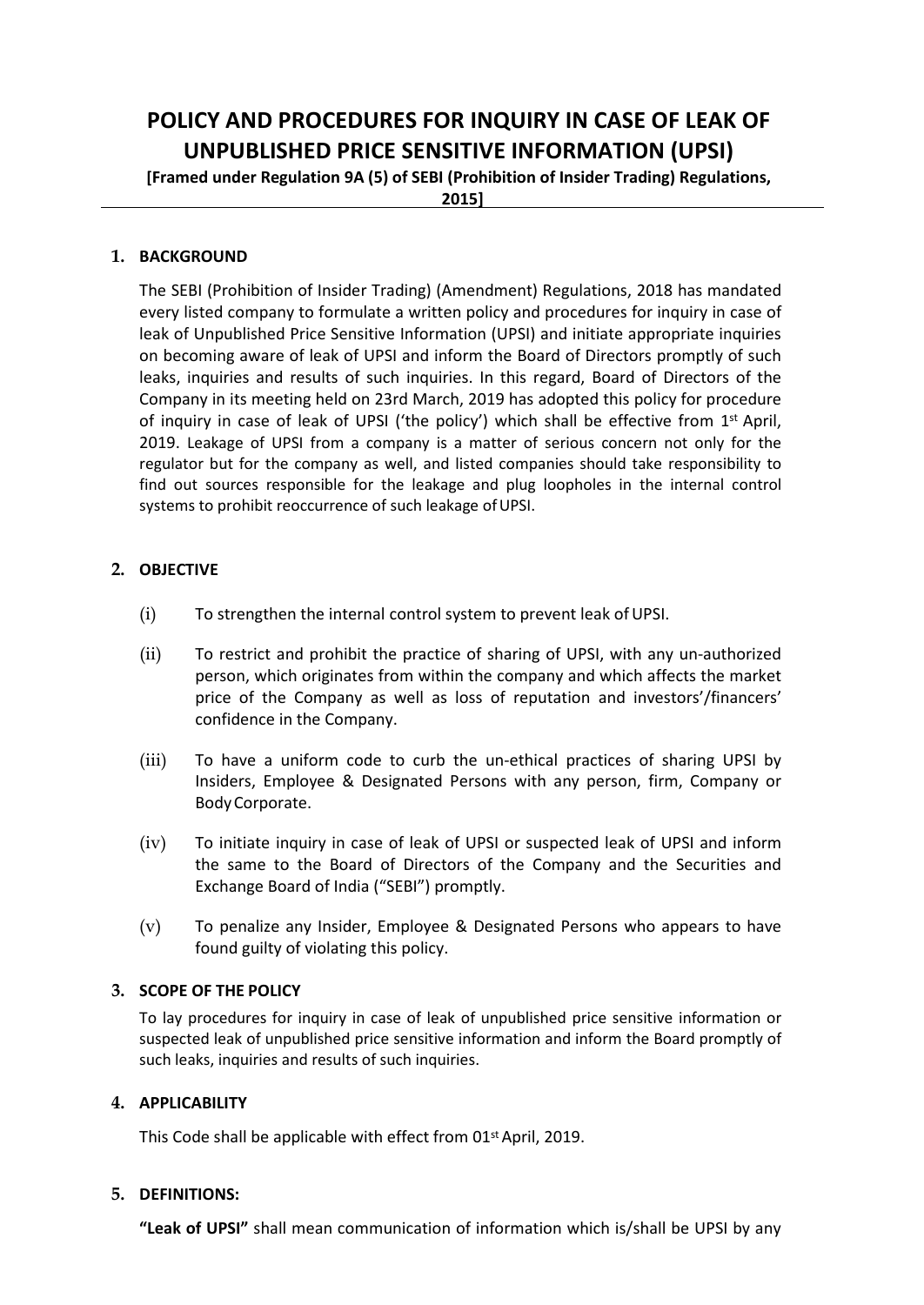Insider, Employee & Designated Persons or any other known or unknown person to any person other than a person(s) authorized by the Board, Managing/Whole-time Director, CEO or Chief Investor Relation Officer (CIO) of the Company after following the due process prescribed in this behalf in the Company's Code of Practices and Procedures for Fair Disclosure of UPSI and /or under SEBI (Listing Obligations and Disclosure Requirements) Regulations, 2015 and/or SEBI (Prohibition of Insider Trading) Regulations, 2015 and any amendment, re-amendment or re- enactment thereto.

**"Support Staff"** shall include IT staff or secretarial staff who has access to unpublished price sensitive information.

*Note: Words and expressions used and not defined in this policy but defined in the Company's Code of Conduct for Prevention of Insider Trading, SEBI (Prohibition of Insider Trading) Regulations, 2015, the Securities and Exchange Board of India Act, 1992 (15 of 1992), the Securities Contracts (Regulation) Act, 1956 (42 of 1956), the Depositories Act, 1996 (22 of 1996) or the Companies Act, 2013 (18 of 2013) and the Rules and Regulations made there under shall have the meanings respectively assigned to them in those legislation.*

### **6. DUTIES OF CHIEF INVESTOR RELATIONS OFFICER:**

The Company secretary of the Company shall act as Chief Investor Relations Officer of the Company and shall be responsible to;

- (i) Oversee the Compliance of this policy.
- (ii) Report the incident of actual or suspected leak of UPSI to the Board of Directors and the Securities and Exchange Board of India.
- (iii) Intimate the incident of actual or suspected leak of UPSI to the StockExchanges.
- (iv) To co-ordinate with and disclose the relevant facts of the incident of actual or suspected leak of UPSI to the Enquiry committee.

#### **7. DISCLOSURE OF ACTUAL OR SUSPECTED LEAK OF UPSI TO STOCK EXCHANGES:**

On becoming aware of actual or suspected leak of Unpublished Price Sensitive Information of the Company, the Company secretary shall ensure that the same shall be promptly intimated to the Stock Exchanges on which the securities of the Company are listed in the format as set out in "**Annexure A**" to this policy.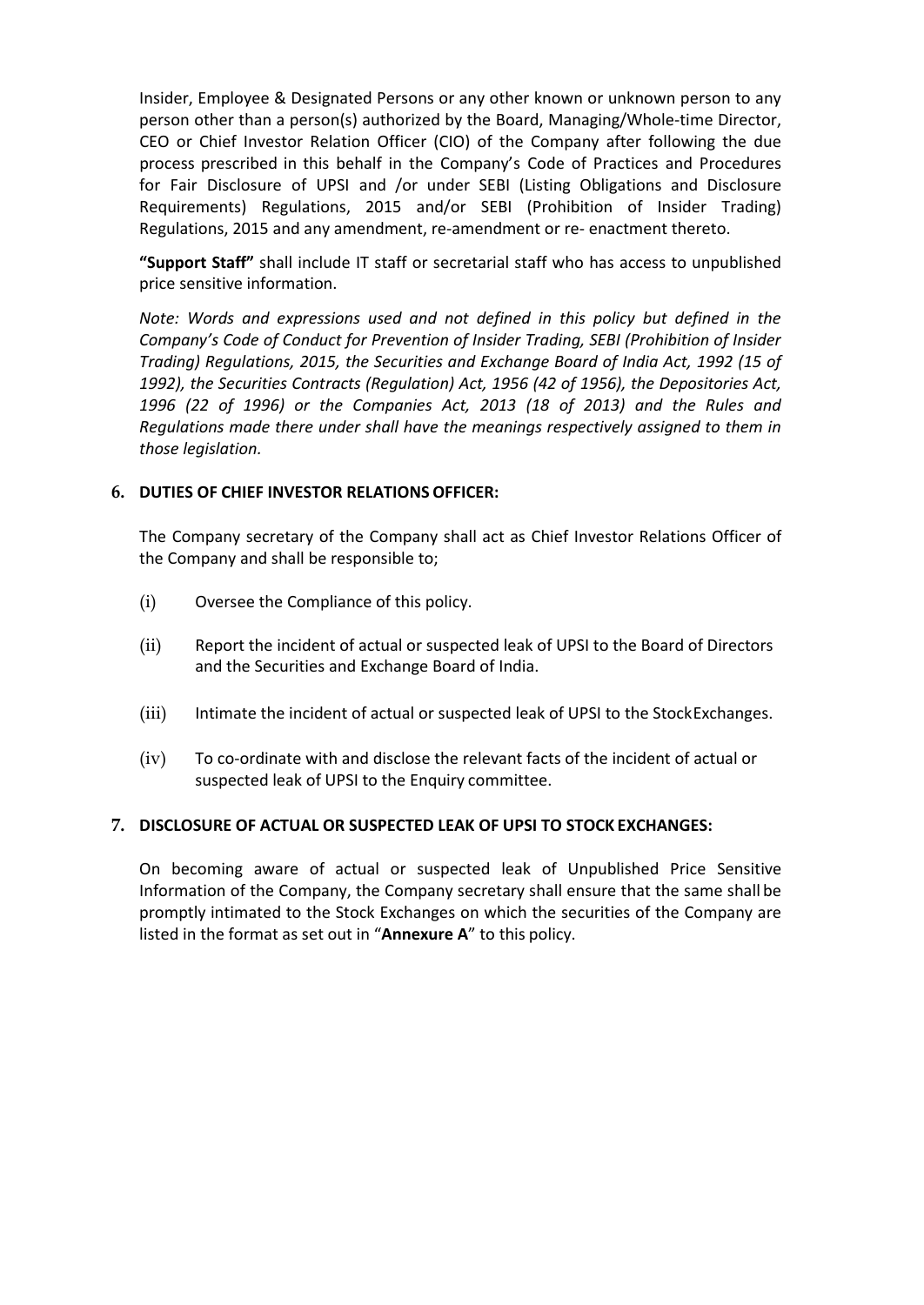#### **8. REPORT OF ACTUAL OR SUSPECTED LEAK OF UPSI TO SEBI:**

On becoming aware of actual or suspected leak of Unpublished Price Sensitive Information of the Company, the Company secretary shall ensure that a report on such actual or suspect leak of UPSI, preliminary enquiry thereon and results thereof shall be promptly made to the SEBI in the format as set out in "**Annexure B**" to this policy.

### **9. CONSTITUTION OF ENQUIRY COMMITTEE:**

The Board of Directors or any Committee authorized by them in this behalf, shall constitute a committee to be called as "Enquiry Committee".

The Enquiry Committee shall consist of minimum 3 (three) Members which shall include Managing/Whole-time Director, Chief Financial Officer and Chief Investor Relation Officer and any other officer of the Company as may be mutually decided by Managing/Whole-time Director, Chief Financial Officer and Chief Investor Relation Officer of the Company.

#### **10. DUTIES OF ENQUIRY COMMITTEE:**

The Enquiry Committee shall be responsible to:

- (i) To conduct a preliminary enquiry to ascertain the truth contained in the information or complaint pertaining to actual or suspected leak of UPSI, if any; and
- (ii) To authorize any person to collect necessary support material; and
- (iii) To decide disciplinary action thereon.

#### **11. PROCEDURE FOR ENQUIRY IN CASE OF LEAK OF UPSI:**

On becoming aware of suo-moto or otherwise, of actual or suspected leak of Unpublished Price Sensitive Information of the Company by any promoter, director, key managerial person, insider, employee, designated person, support staff or any other known or unknown person, the Company Secretary after informing the same to the Managing/Whole-time Director or Chief Financial Officer of the Company, shall follow the below mentioned procedure in order to enquire and/or investigate thematter.

#### **(a) Preliminary Enquiry:**

Preliminary enquiry is a fact-finding exercise. The object of preliminary enquiry is to ascertain the truth or otherwise of the allegations contained in the information or complaint, if any, and to collect necessary available material in support of the allegations, and thereafter to decide whether there is justification to embark any disciplinary action.

The Complaint under this Policy shall be addressed to the Managing/Whole-time Director or the Company Secretary stating therein particulars of the person against whom the complaint is made and full details of the complaint accompanied by the documentary evidence, if any, as deemed reasonable by the complainant for the purpose of substantiating the complaint.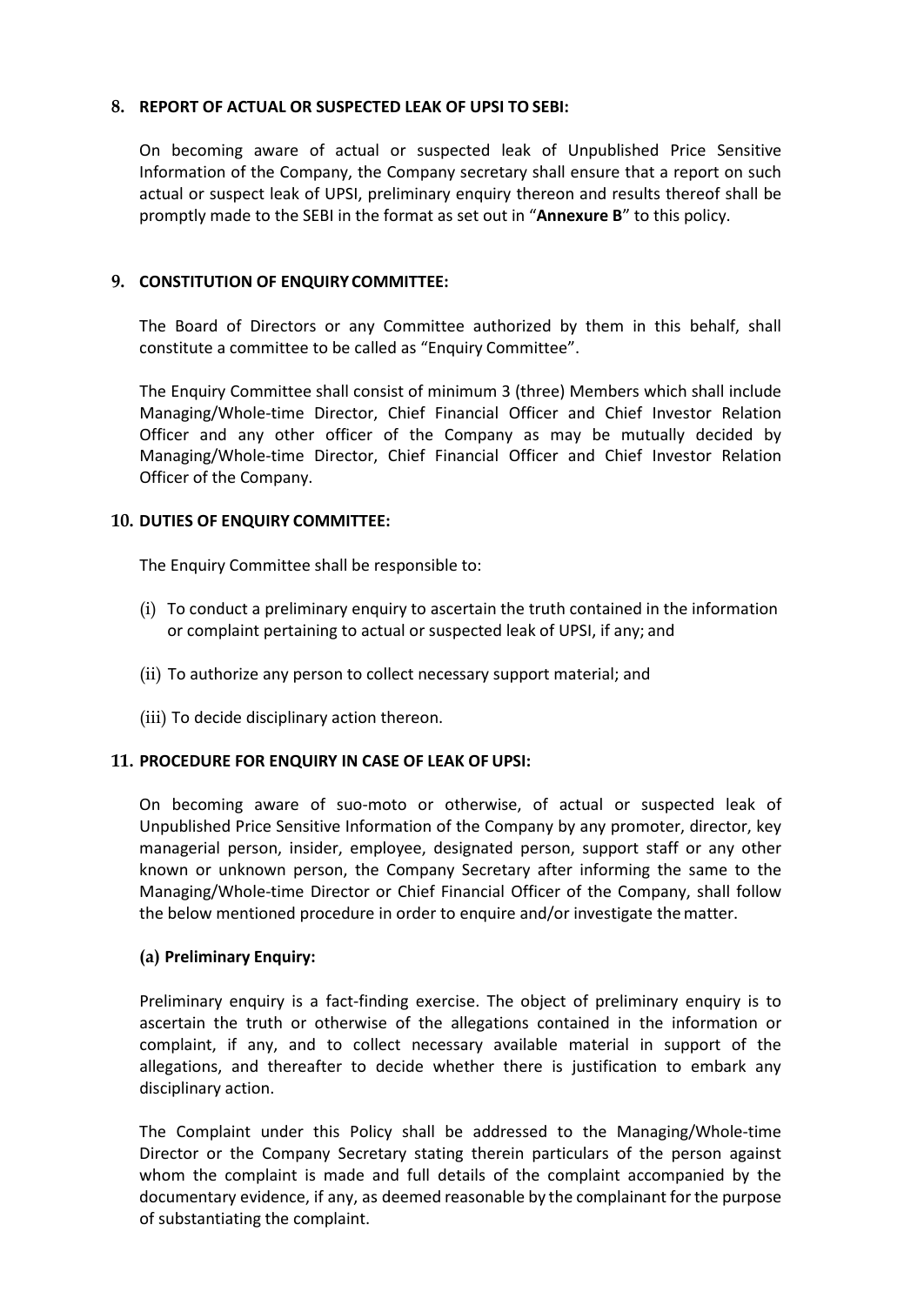Upon receipt of the complaint, the Managing/Whole-time Director will prima-facie determine the authenticity of the complaint and in case he feels that the complaint has been lodged to secure needless publicity for defamatory matter which is detrimental to the interest of the Company then he may discard the complaint with reasons recorded in writing otherwise he will refer the complaint to the Enquiry Committee within 7 days of the receipt of such a complaint.

Upon receipt of the complaint from the Managing/Whole-time Director, the Enquiry Committee shall write to the person against whom complaint has been filed intimating the details of the complaint received and requesting him to give a written representation with 7 working days of the receipt of the letter from the Enquiry Committee.

Upon receipt of representation, the Enquiry Committee shall proceed to investigate in the matter, itself or through any of the officers of the Company as it may deem fit, and for such purpose it may consult such persons, whether internal or otherwise or obtain such external assistance or opinion, as it may deem expedient in this regard. During the course of such investigation, the Enquiry Committee may call for such additional documents, material substances, relevant facts or representations etc. as it may deem fit.

If no representation is received within the aforesaid stipulated time, the Enquiry Committee shall issue notice to the person complained of asking him to show cause as to why the appropriate disciplinary action should not be initiated against him.

### **(b) Report of the Enquiry Committee:**

On completion of the preliminary enquiry, receipt of reply to the show cause notice or non- receipt thereof, the Enquiry Committee shall refer the matter to the Board of Directors for its consideration and decision, along with the recommendation of the Enquiry Committee.

The matter shall be considered by the Board of Directors alongwith the recommendations made by the Enquiry Committee. The Board, on receipt of such recommendations and after due review, if forms and opinion that the person complained of is guilty of leak or suspected leak of UPSI, it will order for necessary disciplinary proceedings by the Company, which will be in addition to the penal provisions stated under the SEBI (Prohibition of Insider Trading), Regulations, as amended, and any other statutory enactments, as applicable.

### **(c) Disciplinary Action:**

The Disciplinary action(s) may include any or all actions i.e. wage freeze, suspension, recovery, claw back, termination etc., as may be decided by the Board of Directors after considering the recommendations made by the Enquiry Committee.

### **12. AMENDMENT**

The Board of Directors of the Company, subject to applicable laws, rules & regulations, may amend / substitute any provision(s) with a new provision(s) or replace this entire Policy with a new Policy.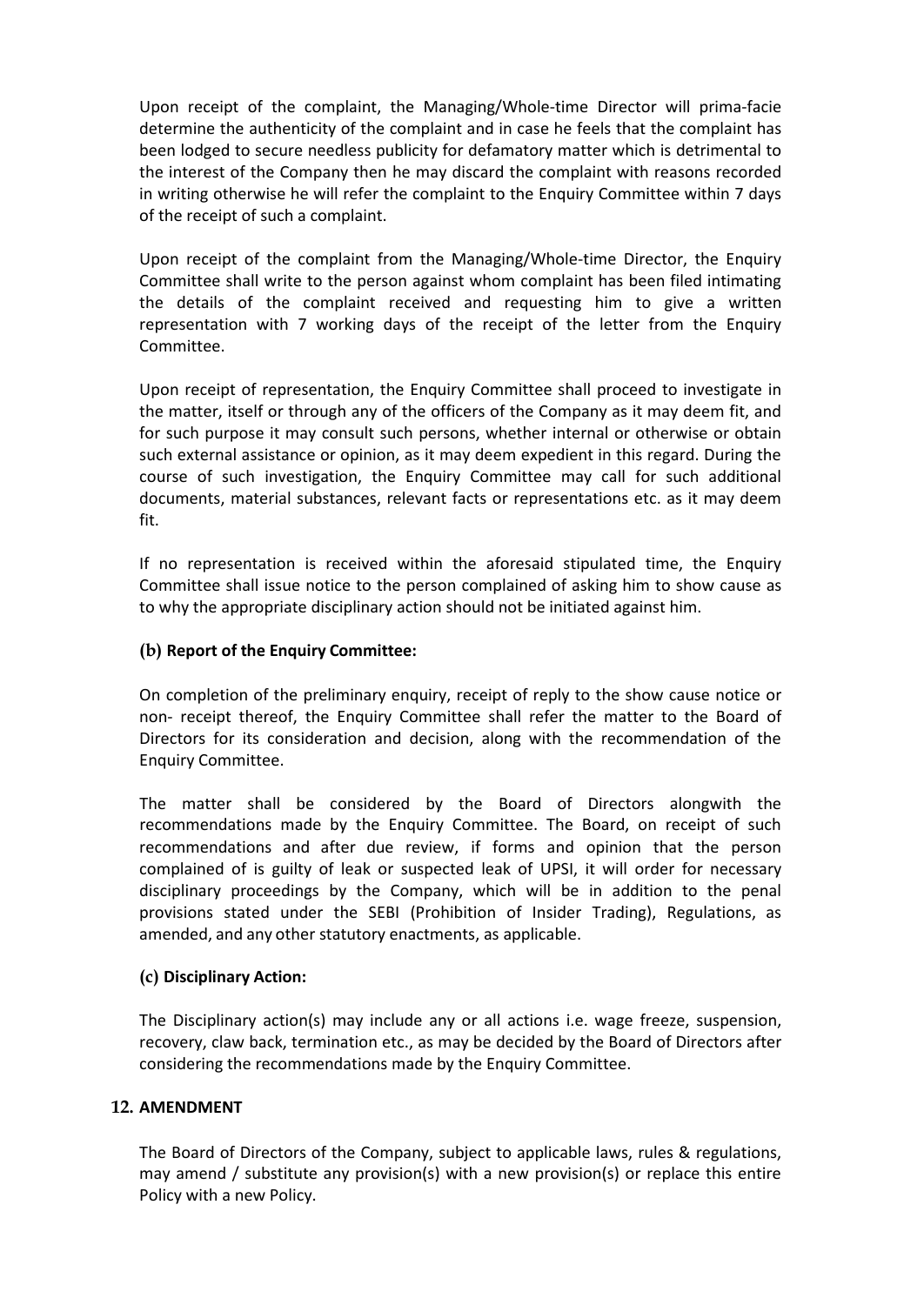In any circumstance where the terms of this Policy differ from any law, rule, regulation etc. for the time being in force, the law, rule, regulation etc. shall take precedence over this Policy.

This Policy and any subsequent amendment(s) thereto, shall be promptly intimated to the Stock Exchanges, if required under SEBI (Listing Obligations and Disclosure Requirements) Regulations, 2015 and/or SEBI (Prohibition of Insider Trading) Regulations, 2015 and any amendment, re-amendment or re-enactment thereto.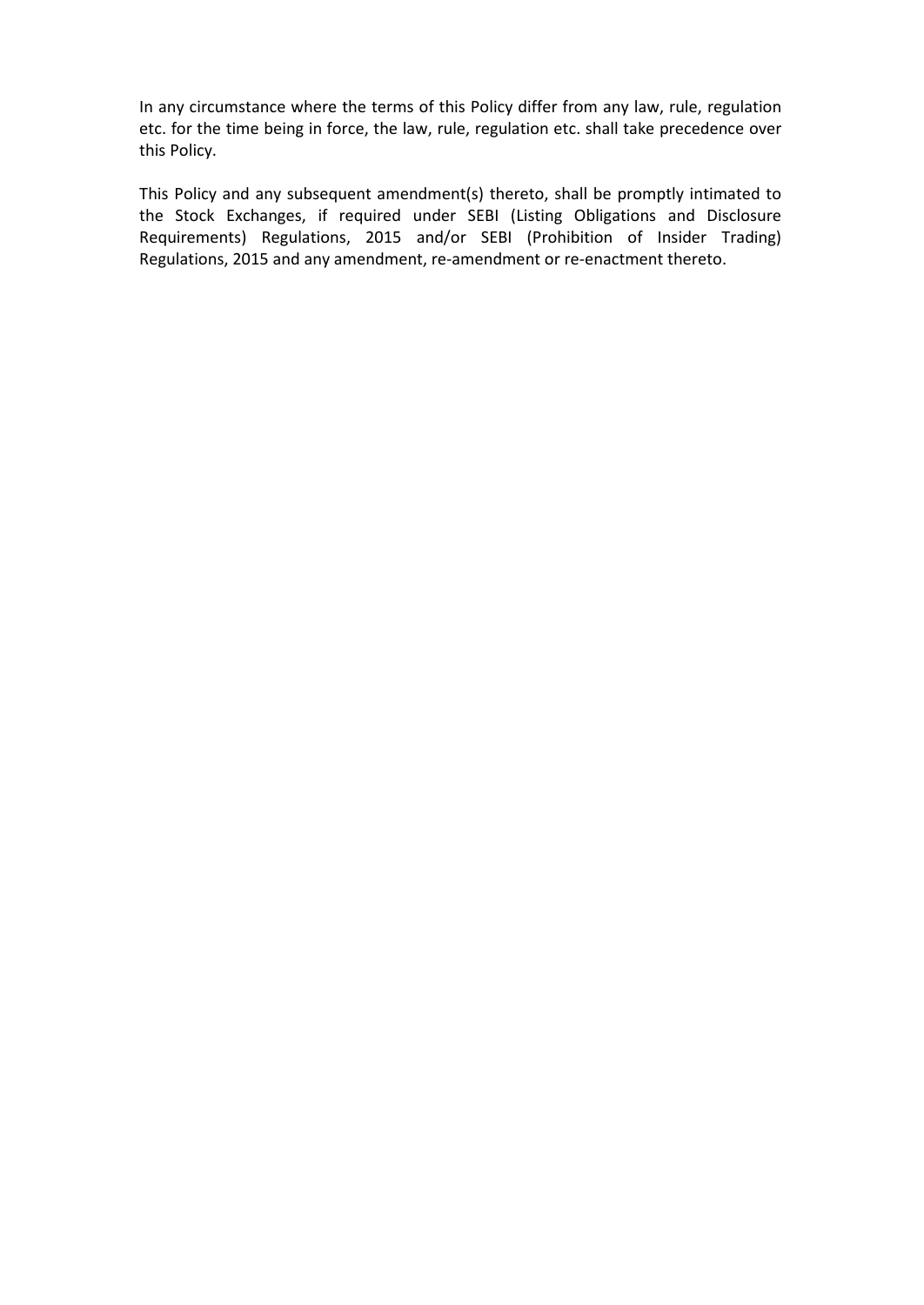#### **Annexure A**

#### **Format for Intimation of Actual or Suspected leak of UPSI to the Stock Exchanges (Pursuant to Regulation 30 of SEBI (Listing Obligations and Disclosure Requirements) Regulation, 2015)**

**To,**

 **Metropolitan Stock Exchange of India Limited (MSE)** Vibgyor Towers, 4th floor, Plot No C 62, G - Block, Opp. Trident Hotel, Bandra Kurla Complex, Bandra (E), Mumbai – 400 09

**Ref:** "The Delhi Safe Deposit Co. Ltd."

Dear Sir / Madam,

#### **Sub: Intimation of actual or suspected leak of UPSI pursuant to Regulation 30 of SEBI (Listing Obligations and Disclosure Requirements) Regulation, 2015.**

Pursuant to Regulation 30 of SEBI (Listing Obligations and Disclosure Requirements) Regulations, 2015, we are reporting actual or suspected leak of Unpublished Price Sensitive Information (UPSI) of the Company, as follows;

| Name of Offender, if known.                                                   |        |
|-------------------------------------------------------------------------------|--------|
| Name of Organization                                                          |        |
| Designation<br>(Employee, Insider, Designated Person or<br>any other)         |        |
| Nature of Information                                                         |        |
| Whether any action initiated by the<br>Company. If yes, narration of the same | Yes/No |

Request you to kindly take the aforementioned on your records.

Thanking you.

Yours faithfully,

For The Delhi Safe Deposit Co. Ltd.

Company Secretary